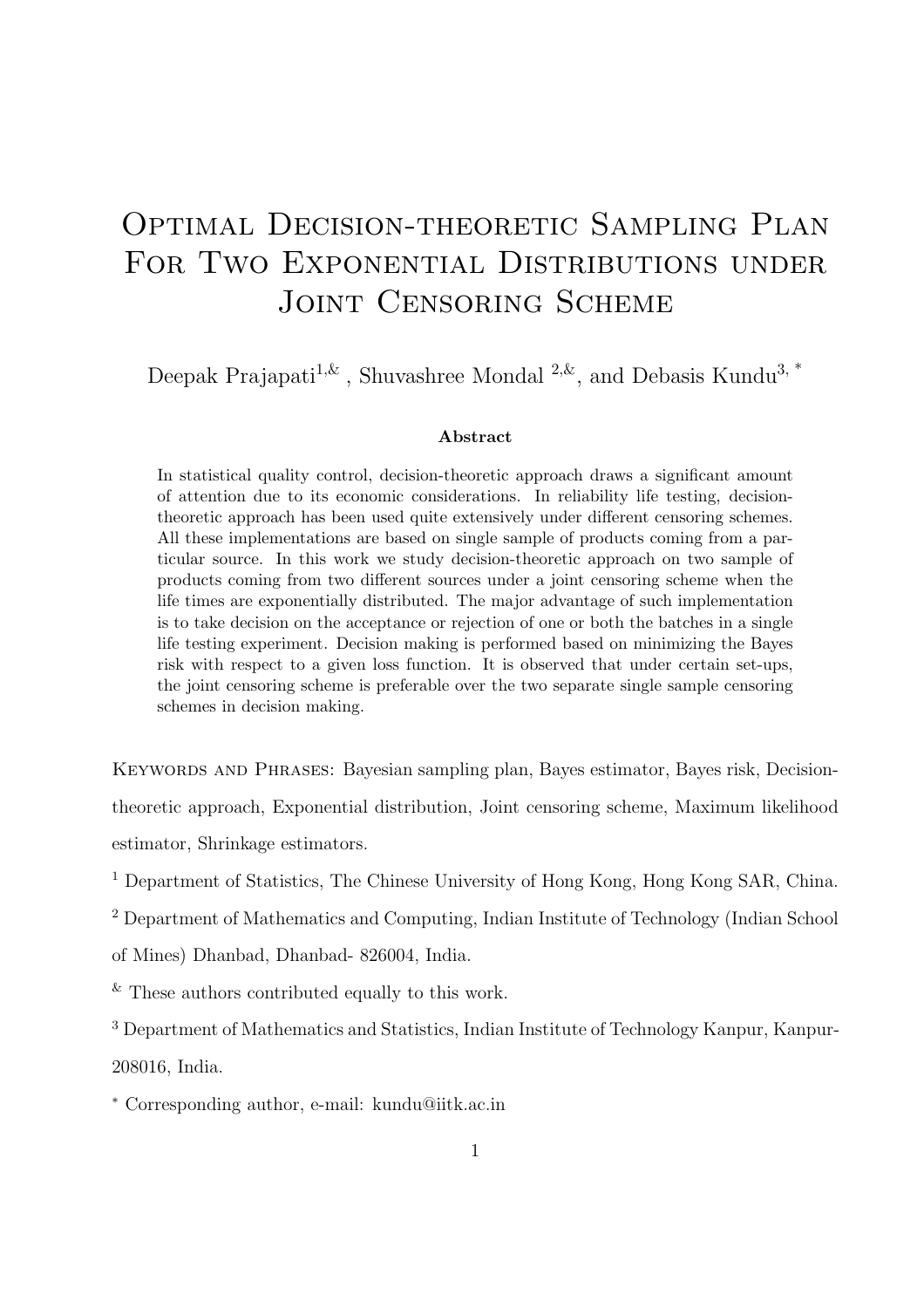### 1 INTRODUCTION

In a reliability life testing experiment, very often, acceptance sampling is implemented to take decision on the acceptance or rejection of a batch of products based on their reliability characteristics. An optimal acceptance sampling plan keeps into account the resources. Among different choices of optimal acceptance sampling plan, decision-theoretic approach draws a significant amount of attention as it is based on making an optimal decision on some economic considerations such as maximizing the return or minimizing the loss. From an economic point of view, this approach is more reasonable and therefore, widely employed in statistical analysis. Some of the relevant works along these lines are by Lam [5], Haung and Lin [3] and the references cited therein for the recent developments in this area.

An important measure of the quality of a product is its reliability. Suppose based on the reliability quality, a decision is made regarding the acceptance or rejection of the batch. The quality of an item in the batch is usually measured by its lifetime. In order to estimate the quality of the items in the batch, a sample of  $n$  items is put on a life test and their failure times are observed. In practice, life testing is usually censored in the sense that the testing procedure is terminated before the actual lifetimes of all inspected items are observed. Due to the effectiveness of the censoring factors, the decision-theoretic approach for the acceptance sampling plans has become extremely difficult to handle. To tackle this problem, Lam [6, 7], Lin *et al.* [9, 10], Chen *et al.* [1, 2] adopted a Bayesian approach to study the single variable sampling plan under different censoring schemes, when the lifetime distributions are exponential. The standard Bayesian approach is to determine the decision function so that the Bayes risk is minimized.

Although, the decision-theoretic sampling plans under Bayesian set up have been applied under different censoring schemes, no such attempt has been made on joint censoring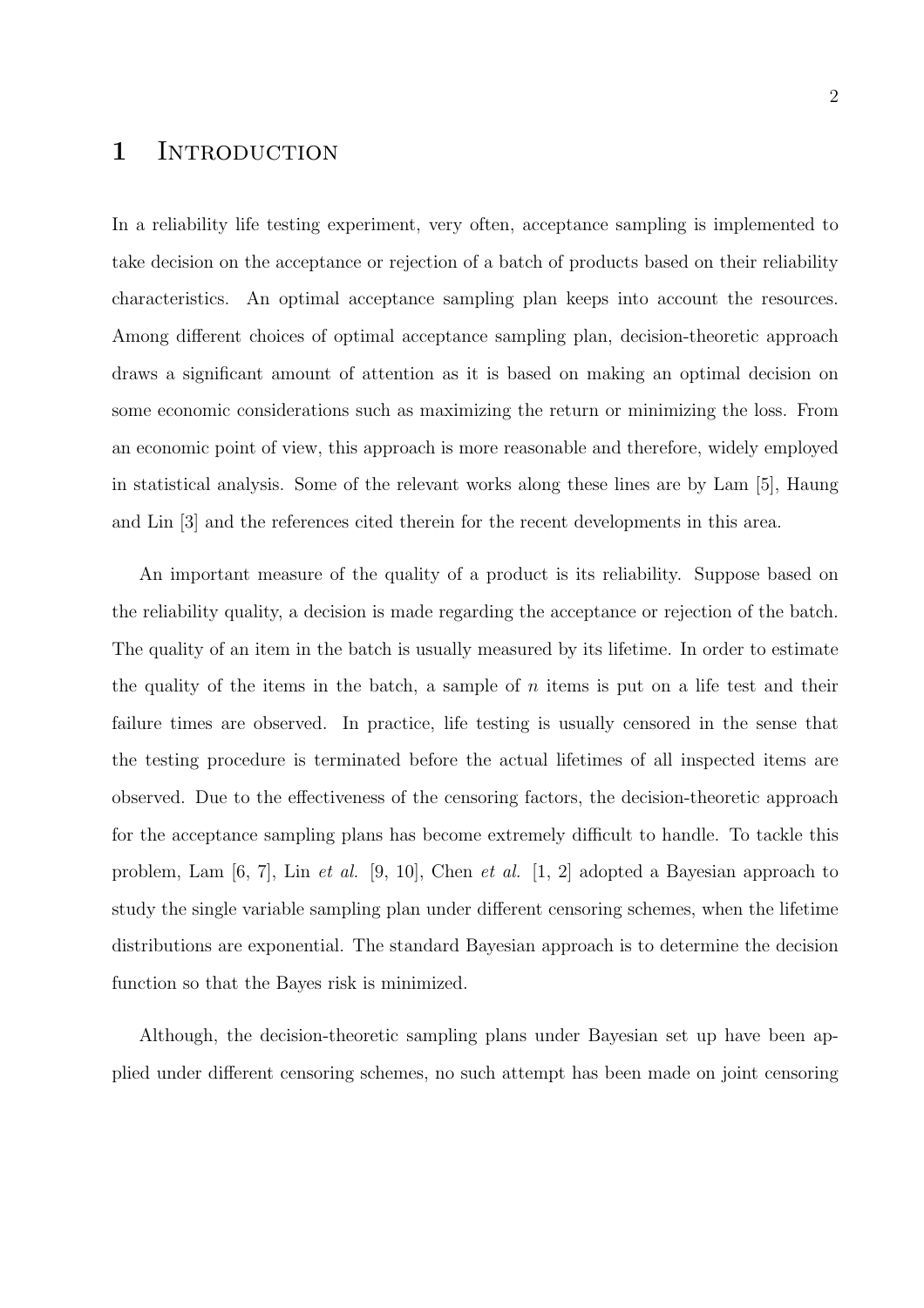schemes. Joint censoring scheme is quite useful to conduct comparative life testing experiment of different products. Mondal and Kundu [12, 13] have introduced a joint progressive censoring scheme applied on two or multiple samples called the balanced joint progressive censoring (BJPC) scheme. Here we briefly discuss the BJPC scheme on two samples. Suppose there are two different kinds of products from product line A and product line B and it is required to study the relative merits of these two kinds of products. A sample of size m is drawn from the product line A and is called sample A. Another sample of size  $n$  is drawn from product line B and is called sample B. Let k be the total number of failures to be observed from the life testing experiment and  $R_1, \ldots, R_{k-1}$  be pre-specified non-negative integers such that  $\sum_{i=1}^{k-1} (R_i + 1) < \min(m, n)$ . The units of these two samples are simultaneously put on the test. Suppose the first failure comes from sample A and the failure time is denoted by  $W_1$ . Then at  $W_1$  time point,  $R_1$  units are removed randomly from the remaining  $m-1$  surviving units of sample A and  $R_1 + 1$  units are chosen randomly from the remaining n surviving units of sample B and they are withdrawn from the experiment. Next, if the second failure comes from sample B at time point  $W_2$ ,  $R_2 + 1$  units are withdrawn from the remaining  $m - R_1 - 1$  units of sample A and  $R_2$  units are withdrawn from the remaining  $n - R_1 - 2$  units of sample B randomly at  $W_2$  time point. The experiment is continued until the k-th failure occurs. At the k-th failure time point  $W_k$ , the experiment is terminated with the removal of all the remaining surviving units from both the samples. Along with the ordered failure time  $W_i$ , we also record the indicator variable  $Z_i$  which is 1, if *i*-th failure comes from sample A and 0 if it comes from sample B. Let us define,  $K_1 = \sum_{i=1}^{k} Z_i$  denoting the number of failures from sample A and  $K_2 = \sum_{i=1}^{k} (1 - Z_i)$  be the number of failures from sample B, in this experiment.

In this work, acceptance sampling plan is implemented under the BJPC scheme when the life time distributions are exponential. The major advantage of such implementation is to take decision on the acceptance or rejection of one batch or both the batches, in a single life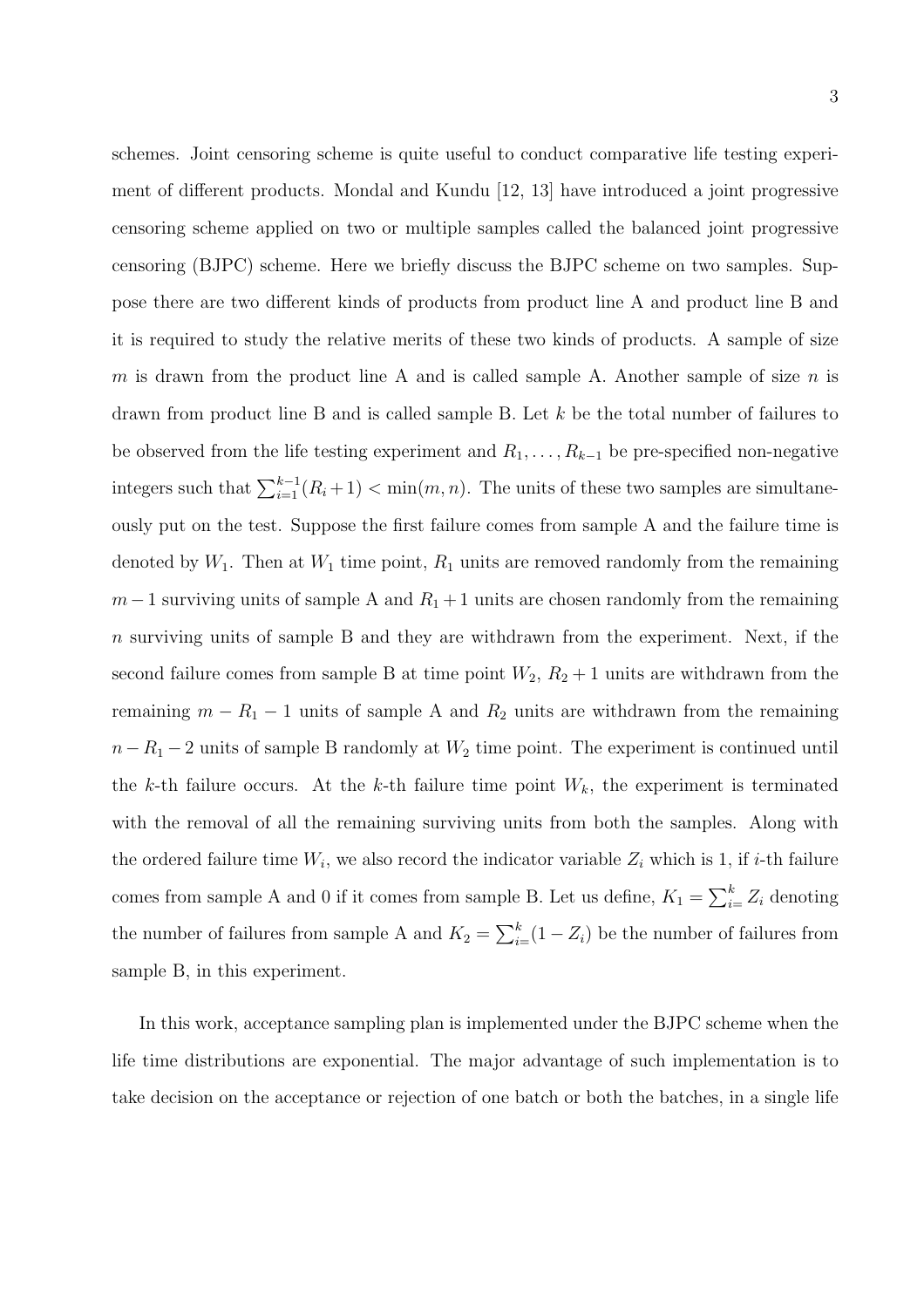testing experiment. Under the BJPC scheme, we do not observe failure of all the items from both the samples, which reduces experiment cost. On the other hand under certain set-up, this joint censoring scheme, provides better estimation than conventional progressive Type-II censoring schemes applied on two samples separately. For detail study see Mondal and Kundu [12, 13, 14]. Due to these factors, application of the acceptance sampling plan under the the BJPC scheme, can be regarded very beneficial and convenient in statistical quality control. An optimal sampling plan is instrumented through decision-theoretic approach using the shrinkage estimators of the mean life times of two different products. These shrinkage estimators will exist even when no failure is observed from any one of the two samples. In the decision-theoretic approach, this kind of shrinkage estimators are studied in Prajapati *et al.* [17, 18]. We consider a very general loss function which contains the sampling cost, the cost per unit time of the experiment, the salvage value, the loss due to decision along with the precision of the shrinkage estimators. Due to analytical tractability of the BJPC scheme, the Bayes risk can be obtained in a simpler form under the assumption that the lifetime distributions are exponential. The optimal decision-theoretic sampling plan (DSP) is determined by minimizing the Bayes risk of that loss function.

The rest of the paper is organized as follows. In Section 2, we propose the decision function, loss function and the prior. The Bayes risk of the DSP is provided in Section 3. Numerical results for the optimal DSP are given in Section 4. In Section 5, we perform a comparative study between the proposed joint censoring scheme and single censoring schemes applied on two samples separately. Finally, we conclude the paper in Section 6. All derivations have been provided in the Appendix.

### 2 MODEL CONSTRUCTION AND ASSUMPTIONS

### 2.1 LIFE TIME DISTRIBUTION ASSUMPTION

If a random variable X follows exponential distribution with mean  $\theta(\theta > 0)$ , the probability density function will be

$$
f_X(x|\theta) = \frac{1}{\theta} \exp(-\frac{x}{\theta}); \ x > 0.
$$
 (1)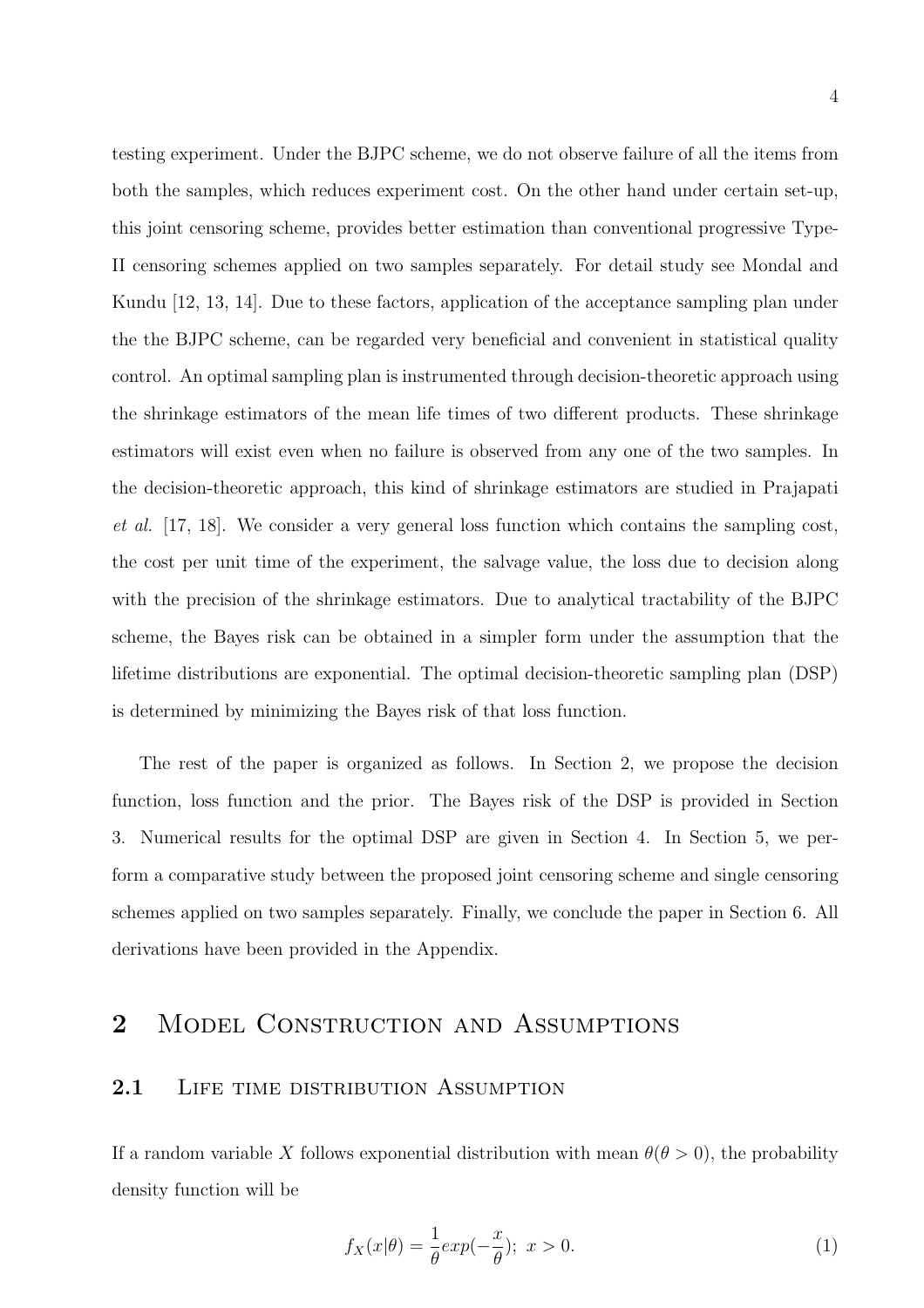It is assumed that  $n$  items from product line A follow exponential distribution with mean  $\theta_1$  and n items from product line B follow exponential distribution with mean  $\theta_2$ . Applying a BJPC scheme on the two samples simultaneously, we observe the censored data  $(\mathbf{w}, \mathbf{z}) =$  $((w_i, z_i) : \forall i = 1, ..., k)$  and  $k_1 = \sum_{i=1}^k z_i$ ,  $k_2 = \sum_{i=1}^k (1 - z_i)$ . Based on the data, the likelihood function can be obtained as

$$
L(data|\theta_1, \theta_2) \propto \frac{1}{\theta_1^{k_1}} \frac{1}{\theta_2^{k_2}} e^{(-(\frac{1}{\theta_1} + \frac{1}{\theta_2})U)},
$$

where  $U = \sum_{i=1}^{k-1} (R_i + 1)w_i + (n - \sum_{i=1}^{k-1} (R_i + 1))w_k$ . From the likelihood function, it is evident that the maximum likelihood estimators (MLEs) of  $\theta_1$  and  $\theta_2$  exist only when  $0 < k_1 < k$ i.e. the MLEs are conditional and they are as follows,

$$
\widehat{\theta}_1 = \frac{U}{k_1}, \quad \widehat{\theta}_2 = \frac{U}{k_2}.
$$

### 2.2 DECISION FUNCTION AND LOSS FUNCTION

In acceptance sampling plan we draw sample from both the batches from product line A and B. These two samples are put under the BJPC scheme and based on the censored data, we take decision on the acceptance or rejection of the batches. In this section we define a decision function which acts like an instrument to take decision on the acceptance or rejection of the batches. In the literature, though we find the usage of MLEs in decision function, it has some limitations. When the MLEs are conditional, it is not suitable to consider a decision function based on the MLEs. As an alternative approach, one can use shrinkage estimators in the decision function, see Prajapati *et al.* [17]. Here we propose to use shrinkage estimators derived from the MLEs as follows,

$$
\widehat{\theta}_{1Sh} = \frac{U}{k_1 + c}, \quad \widehat{\theta}_{2Sh} = \frac{U}{k_2 + c},
$$

for some  $c > 0$ . Eventually we will choose c optimally. Note that it is possible to choose different c values for two different estimators, but it makes the optimization problem more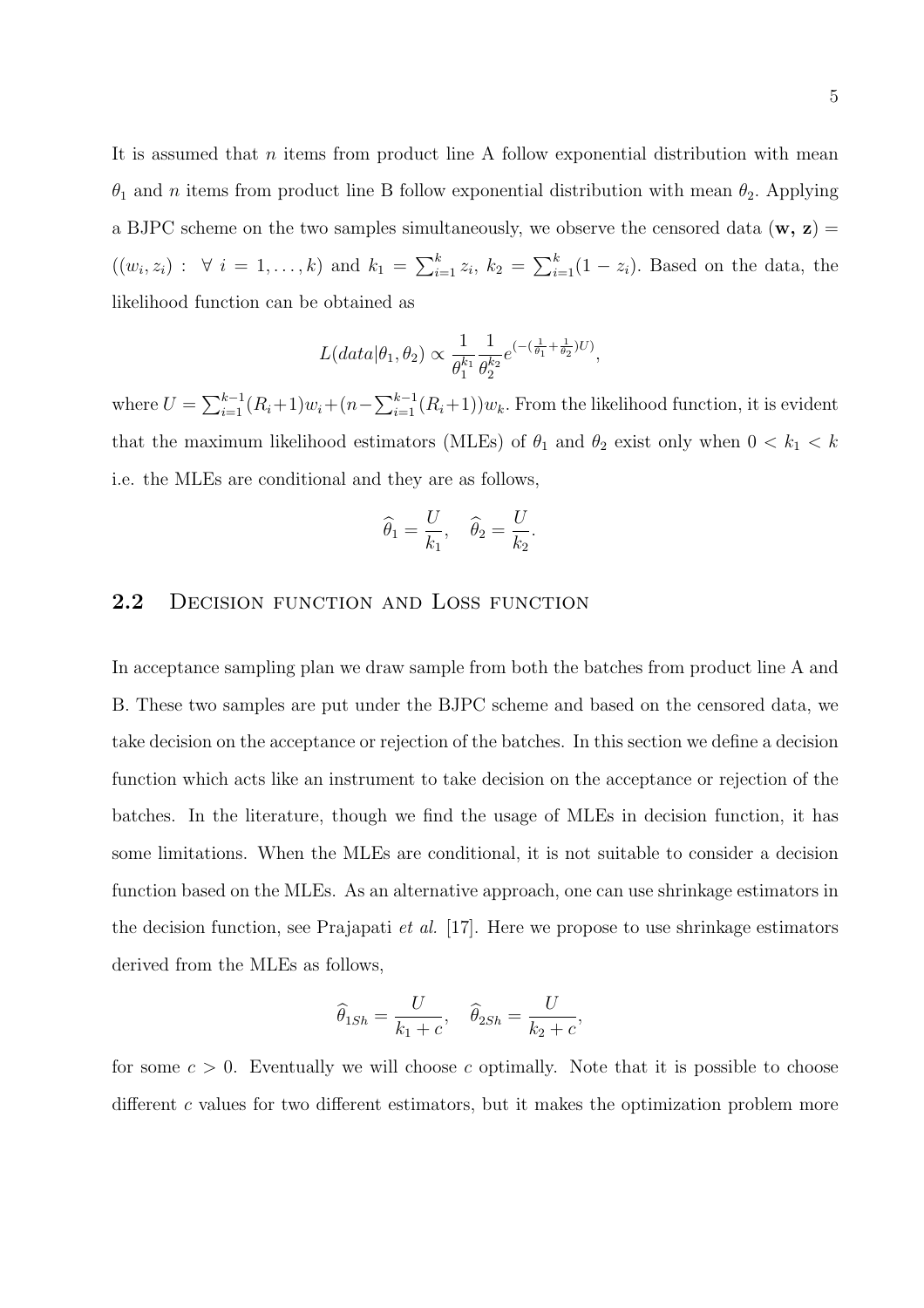complex. Hence, it has not attempted here. The shrinkage estimators exist even when  $k_1 = 0$ or  $k_2 = 0$ , for any  $c > 0$ . Based on the shrinkage estimators, the decision function is defined as

$$
\delta(\mathbf{W}, \mathbf{Z}) = \begin{cases}\n(d_{10}, d_{20}), & \text{if } \hat{\theta}_{1Sh} > \xi_1, \ \hat{\theta}_{2Sh} > \xi_2 \\
(d_{10}, d_{21}), & \text{if } \hat{\theta}_{1Sh} > \xi_1, \ \hat{\theta}_{2Sh} < \xi_2 \\
(d_{11}, d_{20}), & \text{if } \hat{\theta}_{1Sh} < \xi_1, \ \hat{\theta}_{2Sh} > \xi_2 \\
(d_{11}, d_{21}), & \text{if } \hat{\theta}_{1Sh} < \xi_1, \ \hat{\theta}_{2Sh} < \xi_2.\n\end{cases}
$$
\n(2)

Here,  $d_{10}(d_{11})$  denotes the action of accepting (rejecting) a batch from product line A and  $d_{20}(d_{21})$  denotes the action of accepting (rejecting) a batch from product line B.  $\xi_1$  and  $\xi_2$ denote the minimum acceptable mean survival time from product line A and B, respectively. Naturally, any decision function is always associated with a loss function. In the literature, the quadratic loss function is the most popular one and is widely used to obtain the optimal sampling plan. Some key references are Lam [7], Lin *et al.* [11], Chen *et al.* [1], Lin *et al.* [9], Liang *et al.* [8], Prajapati *et al.* [17, 18]. Most of the authors consider the quadratic loss function to obtain an optimal sampling plan because of computational simplicity. Due to analytical tractability of the BJPC scheme, we are able to consider more general loss function capturing different aspects of the sampling plan. We propose a loss function which takes into account the inspection cost of the experiment items, a salvage value of the remaining surviving items, experiment time, i.e., time till  $k$ -th failure, cost of rejecting and accepting a batch and precision of the estimators. In general, acceptance cost will be determined by the inspection requirement or based on some experience before designing a sampling plan. Hence, the form of acceptance cost can vary because it includes costs that are difficult to recognize and accordingly, the form of the loss function also varies. However, as the mean lifetime increases the acceptance cost decreases. So the cost of accepting a batch can be expressed as the polynomial of the hazard rate of the life time distributions, for example see Lam [6, 7]. Therefore, we consider the re-parameterization  $\lambda_1 = \frac{1}{\theta_1}$  $\frac{1}{\theta_1}$  and  $\lambda_2 = \frac{1}{\theta_2}$  $\frac{1}{\theta_2}$  and express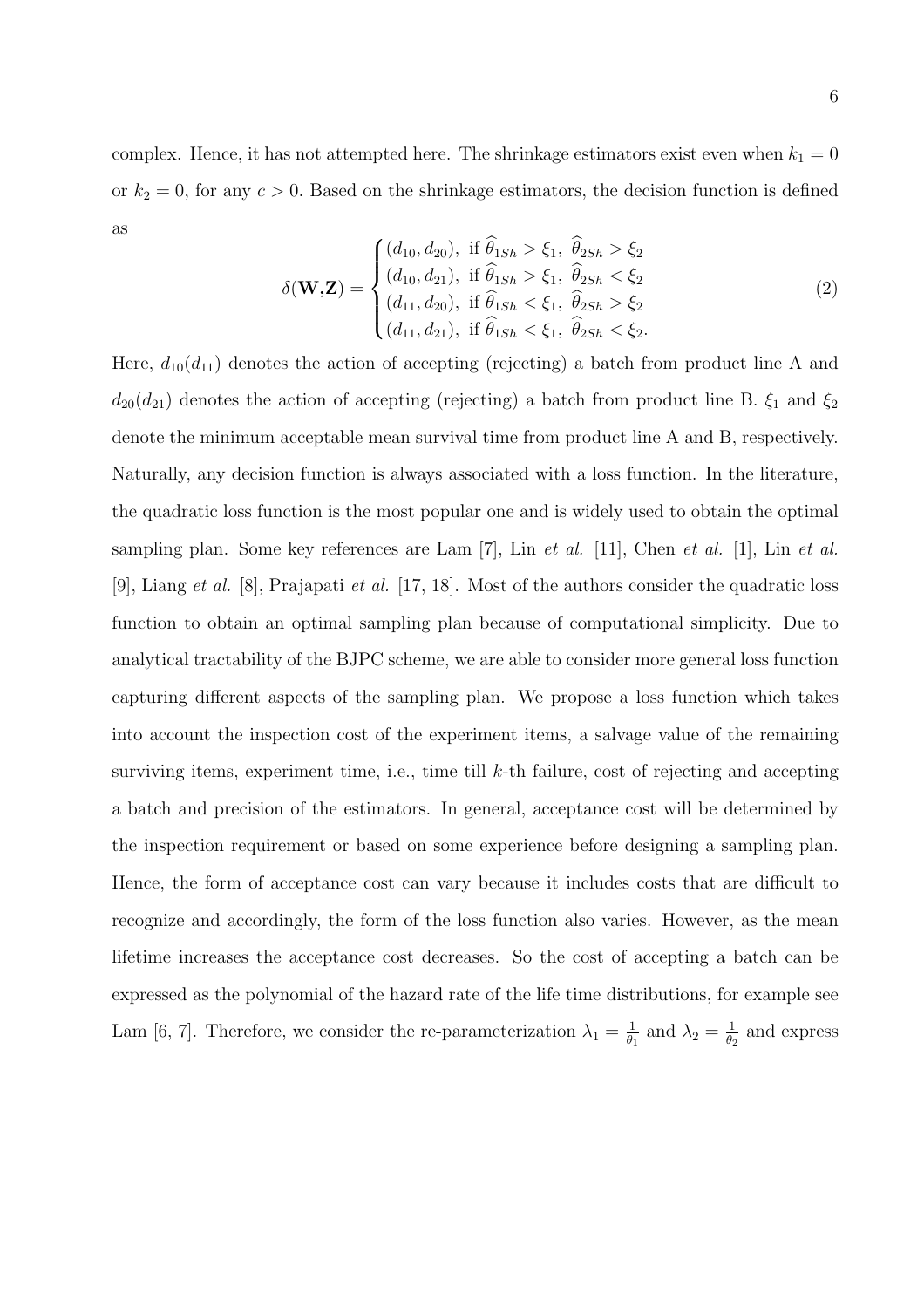the acceptance costs as the quadratic function of  $\lambda_1$  and  $\lambda_2$ . The loss function is defined as,

$$
L(\delta, \lambda_1, \lambda_2) = \begin{cases} nC_s - (n - K_1)r_{s_1} - (n - K_2)r_{s_2} + W_kC_\tau \\ + \text{MSE}(\hat{\theta}_{1Sh})C_{e_1} + \text{MSE}(\hat{\theta}_{2Sh})C_{e_2} + g_1(\lambda_1) + g_2(\lambda_2), & \text{if } \delta(\mathbf{W}, \mathbf{Z}) = (d_{10}, d_{20}) \\ nC_s - (n - K_1)r_{s_1} - (n - K_2)r_{s_2} + W_kC_\tau \\ + \text{MSE}(\hat{\theta}_{1Sh})C_{e_1} + \text{MSE}(\hat{\theta}_{2Sh})C_{e_2} + g_1(\lambda_1) + C_{r_2}, & \text{if } \delta(\mathbf{W}, \mathbf{Z}) = (d_{10}, d_{21}) \\ nC_s - (n - K_1)r_{s_1} - (n - K_2)r_{s_2} + W_kC_\tau \\ + \text{MSE}(\hat{\theta}_{1Sh})C_{e_1} + \text{MSE}(\hat{\theta}_{2Sh})C_{e_2} + C_{r_1} + g_2(\lambda_2), & \text{if } \delta(\mathbf{W}, \mathbf{Z}) = (d_{11}, d_{20}) \\ nC_s - (n - K_1)r_{s_1} - (n - K_2)r_{s_2} + W_kC_\tau \\ + \text{MSE}(\hat{\theta}_{1Sh})C_{e_1} + \text{MSE}(\hat{\theta}_{2Sh})C_{e_2} + C_r, & \text{if } \delta(\mathbf{W}, \mathbf{Z}) = (d_{11}, d_{21}). \end{cases}
$$
\n(3)

Here,  $C_s = C_{s_1} + C_{s_2}$  where  $C_{s_1}(C_{s_2})$  is the inspection cost per item from product line A (line B),  $C_{\tau}$  is the cost per unit time for conducting the experiment,  $C_{r_1}(C_{r_2})$  is the cost of rejecting the batch from product line A (line B), and  $C_r$  is the cost of rejecting both the batches. Further,  $g_1(\lambda_1) = l'_0 + l'_1 \lambda_1 + l'_2 \lambda_1^2$  is the cost on accepting the batch from product line A, which has to be positive and an increasing function in  $\lambda_1$  for  $\lambda_1 > 0$ , and  $g_2(\lambda_2) = l''_0 + l''_1 \lambda_2 + l''_2 \lambda_2^2$  is the cost on accepting the batch from product line B, which is also positive and an increasing function in  $\lambda_2$  for  $\lambda_2 > 0$ . If an item from product line A (line B) does not fail, it can be reused with a salvage value  $r_{s_1}(r_{s_2})$  such that  $C_{s_1} > r_{s_1} \geq 0$  ( $C_{s_2} > r_{s_2} \geq 0$ ). The precision of the estimators should play an important role in any decision making. If the mean square errors (MSE) of the estimators are high, then from sample to sample the decision may vary significantly even when the production process is under control. Therefore, we consider cost  $C_{e_1}$  and  $C_{e_2}$  on the mean square errors of the estimators  $\widehat{\theta}_{1Sh}$  and  $\widehat{\theta}_{2Sh}$ , respectively. Note that when we reject a batch, the whole batch is discarded or returned to the supplier, and the loss is fixed, so we presume that  $C_{r_1}, C_{r_2}$  and  $C_r$  are fixed.

A decision-theoretic sampling plan is defined as any choice of  $(n, k, R_1, \ldots, R_{k-1}, \xi_1, \xi_2, c)$ and is denoted by DSP. Our aim is to derive the optimal DSP  $(n_0, k_0, R_{10}, \ldots, R_{k-10}, \xi_{10}, \xi_{20}, c_0)$ which minimizes the Bayes risk of the loss function defined in  $(3)$ .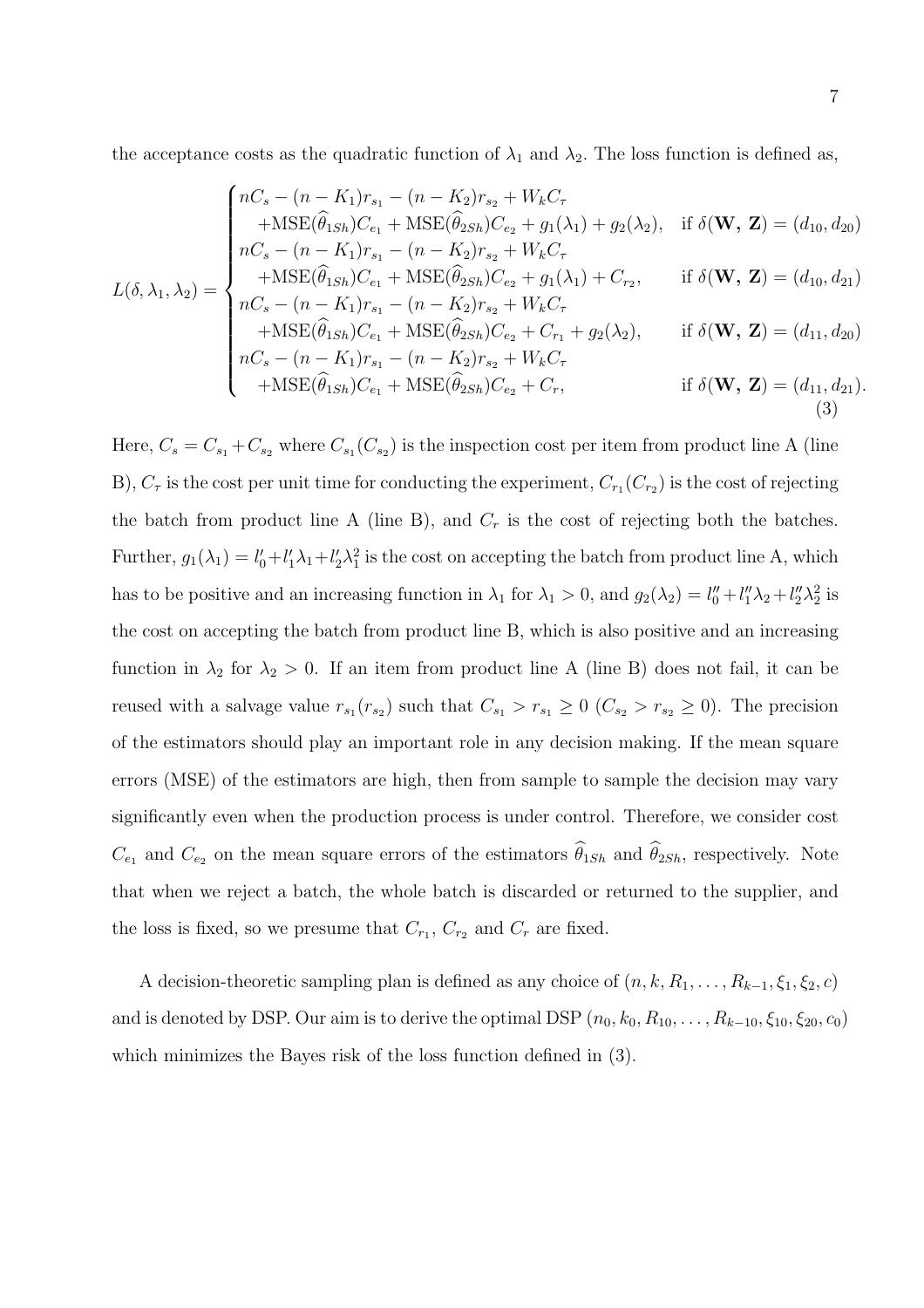### 2.3 PRIOR ASSUMPTION

Prior knowledge of the model parameters quite governs the Bayes risk of the associated loss function. In this section, we discuss the choice of prior distributions of the model parameters  $\lambda_1$  and  $\lambda_2$ . It is assumed that  $\lambda_1 + \lambda_2 \sim G(a_0, b_0)$ , with  $a_0 > 0$ ,  $b_0 > 0$  and  $\lambda_1$  $\frac{\lambda_1}{\lambda_1+\lambda_2} \sim Beta(a_1, a_2)$ , with  $a_1 > 0$ ,  $a_2 > 0$ , and they are independently distributed. Therefore,  $\lambda_1 + \lambda_2$  has the probability density function

$$
\pi_1(\lambda_1 + \lambda_2) = \frac{b_0^{a_0}}{\Gamma(a_0)} (\lambda_1 + \lambda_2)^{a_0 - 1} e^{-b_0(\lambda_1 + \lambda_2)}; \ (\lambda_1 + \lambda_2) > 0,
$$

and probability density function of  $\frac{\lambda_1}{\lambda_1 + \lambda_2}$  is

$$
\pi_2\left(\frac{\lambda_1}{\lambda_1+\lambda_2}\right)=\frac{\Gamma(a_1+a_2)}{\Gamma(a_1)\Gamma(a_2)}\left(\frac{\lambda_1}{\lambda_1+\lambda_2}\right)^{a_1-1}\left(1-\frac{\lambda_1}{\lambda_1+\lambda_2}\right)^{a_2-1};\ 0<\frac{\lambda_1}{\lambda_1+\lambda_2}<1.
$$

The joint probability density function of  $\lambda_1, \lambda_2$  can be derived as,

$$
\pi(\lambda_1, \lambda_2) = \frac{\Gamma(a_1 + a_2)}{\Gamma(a_0)\Gamma(a_1)\Gamma(a_2)} b_0^{a_0} (\lambda_1 + \lambda_2)^{a_0 - a_1 - a_2} \lambda_1^{a_1 - 1} \lambda_2^{a_2 - 1} e^{-b_0(\lambda_1 + \lambda_2)}; \quad \lambda_1, \lambda_2 > 0 \quad (4)
$$

The joint prior is known as the Beta-Gamma prior, and it will be denoted by  $BG(a_0, b_0, a_1, a_2)$ . When  $a_0 = a_1 + a_2$  then joint probability density function of  $\lambda_1$  and  $\lambda_2$  become as,

$$
\pi(\lambda_1, \lambda_2) = \frac{b_0^{a_1}}{\Gamma(a_1)} \lambda_1^{a_1 - 1} e^{-\lambda_1 b_0} \frac{b_0^{a_2}}{\Gamma(a_2)} \lambda_2^{a_2 - 1} e^{-\lambda_2 b_0}; \quad \lambda_1, \lambda_2 > 0
$$

which implies that  $\lambda_1$  and  $\lambda_2$  are independent and  $\lambda_1 \sim G(a_1, b_0)$  and  $\lambda_2 \sim G(a_2, b_0)$ . In the literature, we find the application of Beta-Gamma prior in Pena and Gupta [16], Kundu and Pradhan [4], Mondal and Kundu [15]. The following result on the Beta-Gamma prior is useful for computation purposes.

**Theorem 2.1**  $(\lambda_1, \lambda_2) \sim BG(a_0, b_0, a_1, a_2)$  *if and only if*  $\lambda_1 + \lambda_2 \sim G(a_0, b_0)$  *and*  $\frac{\lambda_1}{\lambda_1 + \lambda_2} \sim$  $Beta(a_1, a_2)$  *and they are independently distributed.*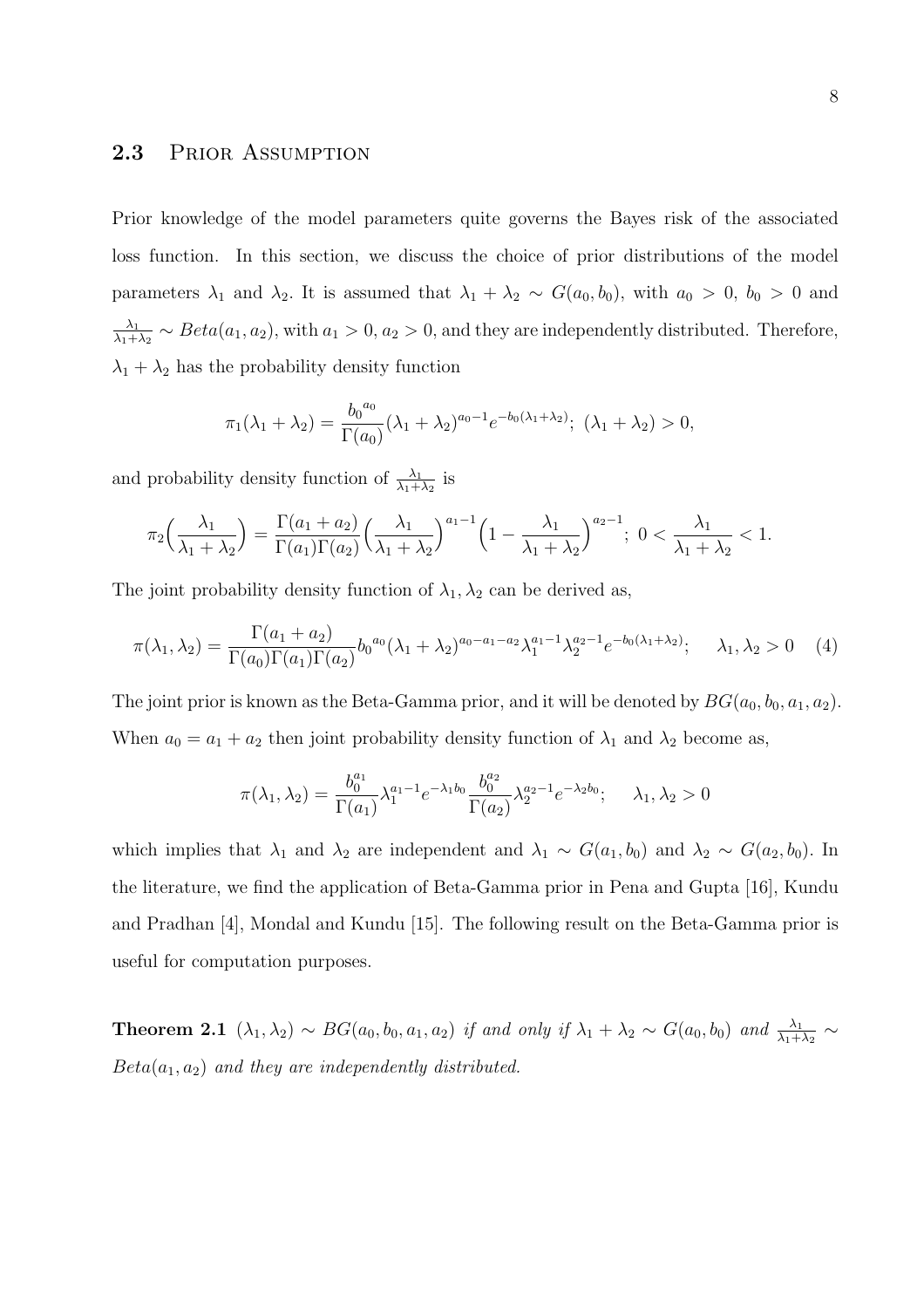## 3 Bayes risk of the DSP under the BJPC scheme and the optimal DSP

In this section, we derive the Bayes risk  $R_B^{\delta}$  of the DSP  $(n, k, R_1, \ldots, R_{k-1}, \xi_1, \xi_2, c)$  for the loss function defined in (3), and eventually find a DSP which minimizes the Bayes risk  $R_B^{\delta}(n, k, R_1, \ldots, R_{k-1}, \xi_1, \xi_2, c)$  among all DSPs based on the proposed prior assumptions. To ensure the Bayes risk to be finite, it is assumed that  $\int_0^\infty \int_0^\infty (g_1(\lambda_1)+g_2(\lambda_2))\pi(\lambda_1,\lambda_2)d\lambda_1 d\lambda_2 <$  $\infty$ . Using the loss function defined in (3), the Bayes risk of the DSP can be obtained as

$$
R_B^{\delta}(n, k, R_1, \dots, R_{k-1}, \xi_1, \xi_2, c)
$$
  
=  $nC_s - (n - E[K_1])r_{s_1} - (n - E[K_2])r_{s_2} + E[W_k]C_{\tau}$   
+ $E[\text{MSE}(\hat{\theta}_{1Sh})]C_{e_1} + E[\text{MSE}(\hat{\theta}_{2Sh})]C_{e_2}$   
+ $D_1 + D_2 + D_3 + D_4,$  (5)

where

$$
D_1 = E_{(\lambda_1, \lambda_2)} [(g_1(\lambda_1) + g_2(\lambda_2)) P(\hat{\theta}_{1Sh} > \xi_1, \hat{\theta}_{2Sh} > \xi_2)]
$$
  
\n
$$
D_2 = E_{(\lambda_1, \lambda_2)} [(g_1(\lambda_1) + C_{r_2}) P(\hat{\theta}_{1Sh} > \xi_1, \hat{\theta}_{2Sh} < \xi_2)]
$$
  
\n
$$
D_3 = E_{(\lambda_1, \lambda_2)} [(g_2(\lambda_2) + C_{r_1}) P(\hat{\theta}_{1Sh} < \xi_1, \hat{\theta}_{2Sh} > \xi_2)]
$$
  
\n
$$
D_4 = E_{(\lambda_1, \lambda_2)} [C_r P(\hat{\theta}_{1Sh} < \xi_1, \hat{\theta}_{2Sh} < \xi_2)].
$$
  
\n(6)

Note that, we define, the expectation  $E[\cdot] \equiv E_{(\lambda_1,\lambda_2)} E_{(\mathbf{W},\mathbf{Z})|(\lambda_1,\lambda_2)}[\cdot]$ . The explicit expression of the Bayes risk is computed in the Appendix.

Under the BJPC scheme, when the life time distributions follow exponential distribution and two sample sizes are equal (i.e.  $m = n$ ), the distributions of the MLEs and consequently the shrinkage estimators and  $K_1(K_2)$  are independent of the censoring scheme  $R_1, \ldots, R_{k-1}$ , for any n and  $k$  (for detailed derivation see Mondal and Kundu [12]). Therefore, the expected total salvage costs per sample, the expected mean square errors and the expected cost of ac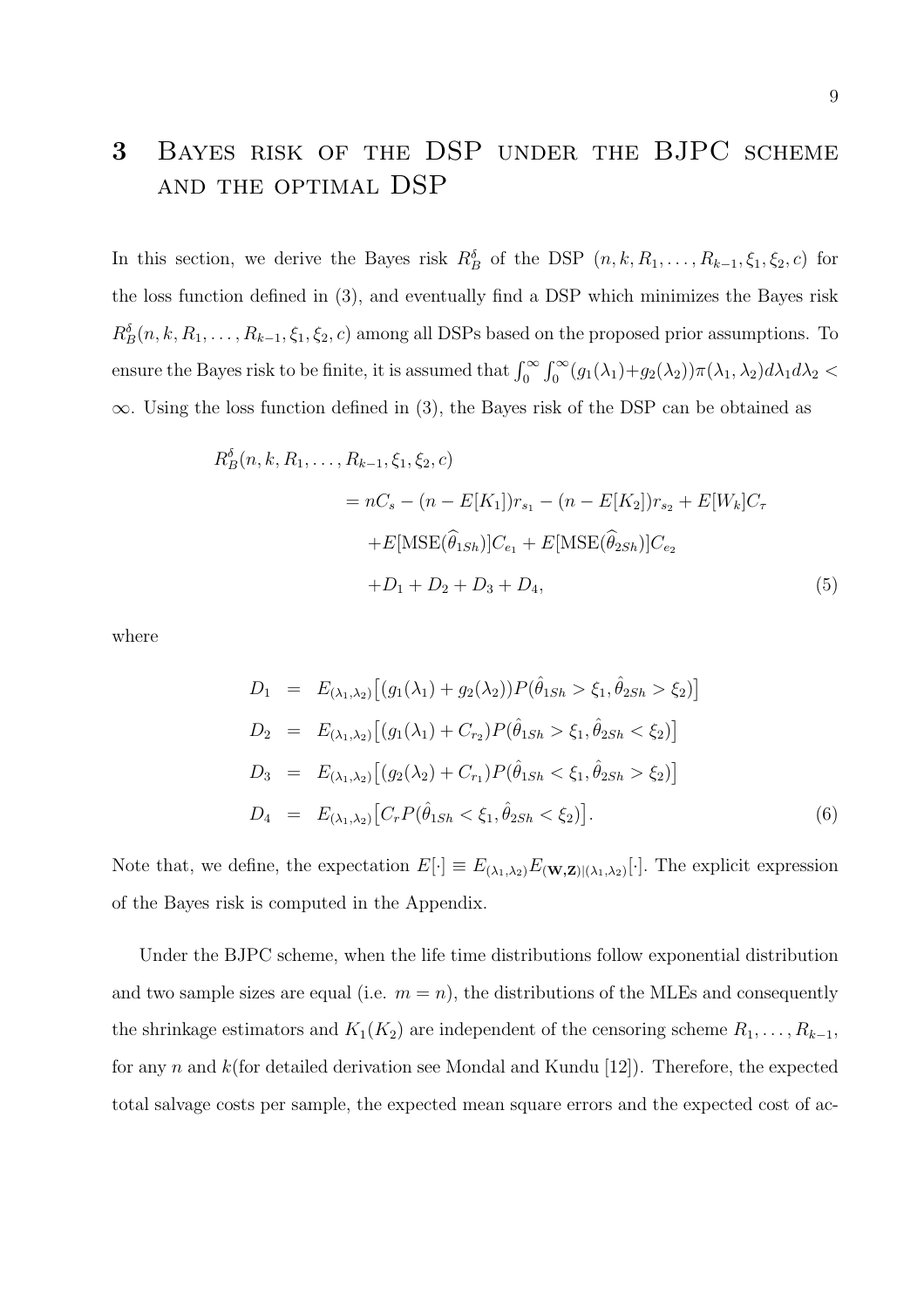ceptance will not involve  $R_1, R_2, \ldots, R_{k-1}$ , only  $E[W_k]$  involves  $R_1, R_2, \ldots, R_{k-1}$ . Moreover, it is known that for any given n and k,  $E[W_k]$  is minimized when  $R_1 = \cdots, R_{k-1} = 0$ . It may be mentioned that this becomes the famous Self Reallocated Design (SRD) proposed by Srivastava [19]. Therefore, the optimal DSP is a choice of only  $n, k, \xi_1, \xi_2, c$  say,  $(n_0, k_0, \xi_{10}, \xi_{20}, c_0)$ which minimizes the Bayes risk  $R_B^{\delta}(n, k, 0, \ldots, 0)$  $(k-1)$   $0's$  $, \xi_1, \xi_2, c$ . From now onwards, we consider,

$$
R_B^{\delta}(n, k, \xi_1, \xi_2, c) = R_B^{\delta}(n, k, \underbrace{0, \dots, 0}_{(k-1)\ 0's}, \xi_1, \xi_2, c). \tag{7}
$$

Therefore, the optimal DSP  $(n_0, k_0, \xi_{10}, \xi_{20}, c_0)$  will satisfy

$$
R_B^{\delta}(n_0, k_0, \xi_{10}, \xi_{20}, c_0) = \min_{n,k} \{ \min_{\xi_1, \xi_2, c} \{ R_B^{\delta}(n, k, \xi_1, \xi_2, c) \} \}.
$$
 (8)

Since n and k can take only integers values, similar algorithm which is proposed by Lam  $[7]$ and Prajapati *et al.* [17, 18] can be adopted to obtain the optimal DSP by minimizing the Bayes risk.

#### Algorithm:

**Step 1:** For each fixed parameter  $(n, k)$ , find  $\xi_{10}(n, k)$ ,  $\xi_{20}(n, k)$ , and  $c_0(n, k)$ , which minimize the Bayes risk  $R_{B}^{\delta}(n, k, \xi_1, \xi_2, c)$  among all  $\xi_1, \xi_2, c > 0$ . That is,  $\xi_{10}(n, k)$ ,  $\xi_{20}(n, k)$ , and  $c_0(n, k)$ , are such that

$$
R_B^{\delta}(n, k, \xi_{10}(n, k), \xi_{20}(n, k), c_0(n, k)) = \inf_{\xi_1, \xi_2, c} R_B^{\delta}(n, k, \xi_1, \xi_2, c).
$$

**Step 2:** For each fixed parameter n, find an integer  $k_0(n)$ ,  $0 \le k_0(n) \le n$  such that

$$
R_B^{\delta}(n, k_0(n), \xi_{10}(n, k_0(n)), \xi_{20}(n, k_0(n)), c_0(n, k_0(n)))
$$
  
= 
$$
\inf_{k \le n} R_B^{\delta}(n, k, \xi_{10}(n, k), \xi_{20}(n, k), c_0(n, k)).
$$

**Step 3:** Find an integer  $n_0 \geq 0$  such that

$$
R_B^{\delta}(n_0, k_0(n_0), \xi_{10}(n_0, k_0(n_0)), \xi_{20}(n_0, k_0(n_0)), c_0(n_0, k_0(n_0)))
$$
  
= 
$$
\inf_{n\geq 0} R_B^{\delta}(n, k_0(n), \xi_{10}(n, k_0(n)), \xi_{20}(n, k_0(n)), c_0(n, k_0(n))).
$$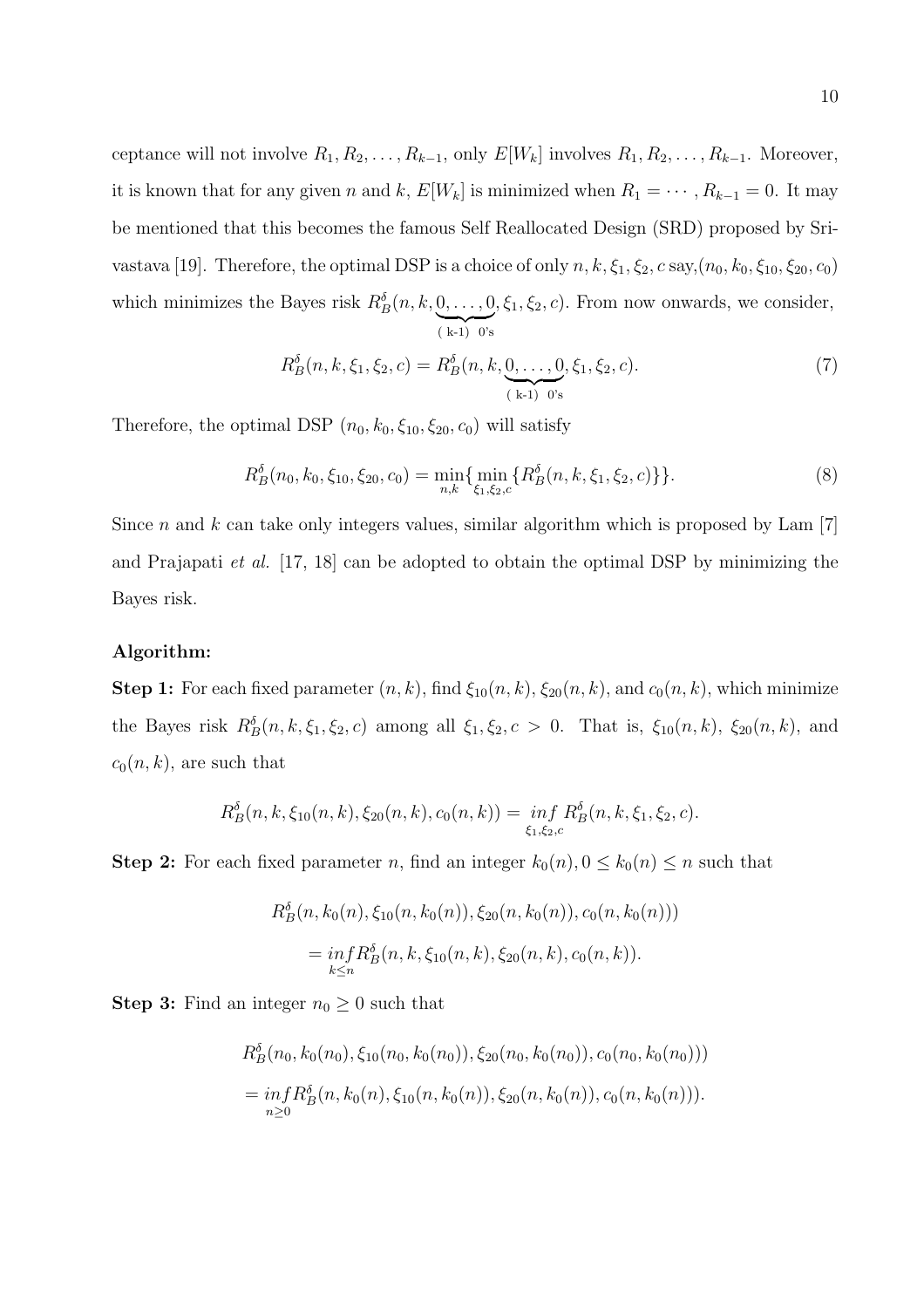For simplicity, we denote optimal DSP  $(n_0, k_0(n_0), \xi_{10}(n_0, k_0(n_0)), \xi_{20}(n_0, k_0(n_0)), c_0(n_0, k_0(n_0)))$ in short notation by  $(n_0, k_0, \xi_{10}, \xi_{20}, c_0)$ . The following theorem determines that the algorithm has finite number of steps to reach the optimal solution.

**Theorem 3.1** Assuming  $0 < \xi_1 < \xi_1^*$ ,  $0 < \xi_2 < \xi_2^*$ ,  $0 < c < c^*$ , if  $n_0$  and  $k_0$  be the optimal *values of* n *and* k*, respectively, then,*

$$
n_0 \le \min\left\{ \frac{E_{\lambda_1,\lambda_2}[g_1(\lambda_1) + g_2(\lambda_2)]}{C_s - r_{s_1} - r_{s_2}}, \frac{C_r}{C_s - r_{s_1} - r_{s_2}} \right\}
$$

*and*  $0 \leq k_0 \leq n_0$ .

Proof: See in Appendix.

## 4 NUMERICAL RESULTS

In this section, we find out the optimal DSP under different set-ups. The R software is used for searching the optimal DSP numerically. In Tables 1-2, we obtain the optimal DSPs by varying the prior hyper parameters and the costs one at a time while keeping the other fixed. Since,  $E(W_k)$  exists only if  $a_0 > 1$  and  $E[\text{MSE}(\hat{\theta}_{1Sh})]$  and  $E[\text{MSE}(\hat{\theta}_{2Sh})]$  exist only if  $a_0 > 2$ , so for numerical results we considered  $a_0 > 2$ , and all the costs should be positive with  $C_s > r_{s_1} + r_{s_2}$ . Therefore, we considered the specific values of prior hyper parameters  $a_0$  $= 4.0, a_1 = 5.0, a_2 = 5.0, b_0 = 2.0, \text{ costs } C_s = 0.16, r_{s_1} = 0.07, r_{s_2} = 0.07, C_\tau = 0.1, C_{r_1} = 8,$  $C_{r_2} = 8, C_{e_1} = 0.5, C_{e_2} = 0.5, C_r = 25$  and acceptance cost coefficients  $l'_0 = 4, l'_1 = 5, l'_2 = 4,$  $l''_0 = 4$ ,  $l''_1 = 5$ ,  $l''_2 = 4$ . In Table 1, we vary hyper-parameters  $a_0$ ,  $a_1$ ,  $a_2$  and  $b_0$  one at a time keeping costs and acceptance cost coefficients fixed. In Table 2, we vary the costs and obtain the optimal DSP. In the Tables 1, 2, and 5 the optimal DSP  $(n_0, k_0, 0, \ldots, 0)$  $(k-1)$   $0's$ ,  $\xi_{10}, \xi_{20}, c_0$ ) is mentioned in short notation  $(n_0, k_0, \xi_{10}, \xi_{20}, c_0)$ .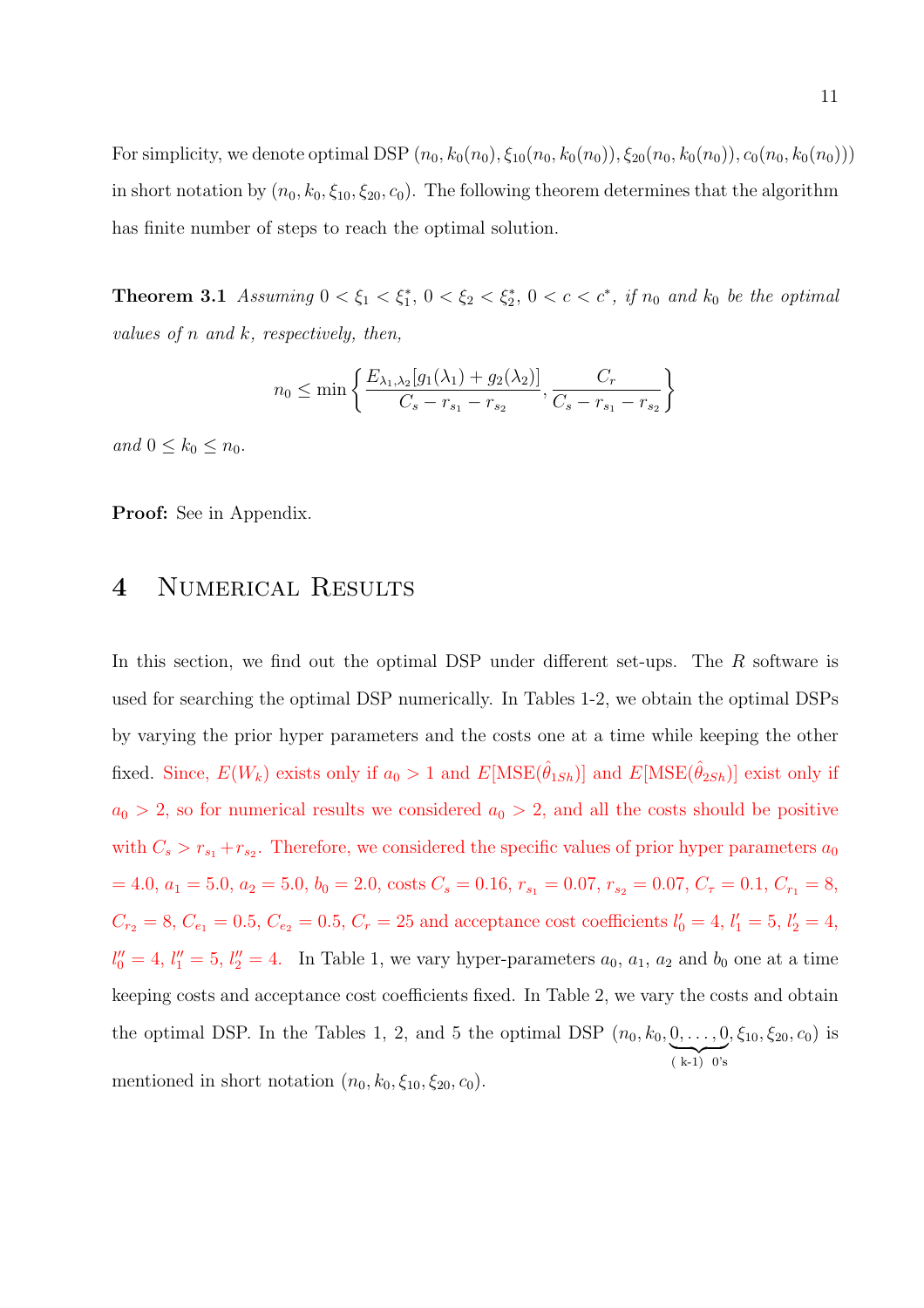From Table 1, it is evident that when  $a_0$  increases, the optimal Bayes risk increases while  $\xi_{10}$  increases and  $\xi_{20}$  decreases. On the other hand, when either  $a_1$  or  $a_2$  increases, the optimal Bayes risk decreases while  $\xi_{10}$  decreases and  $\xi_{20}$  increases. From Table 2, it is clear that when each of the costs  $C_s, C_\tau, C_{e_1}, C_{e_2}, C_r, C_{r_1}, C_{r_2}$  increases, the optimal Bayes risk increases. When inspection cost  $C_s$  increases, the optimal values of n and k decrease which implies that if inspection cost  $C_s$  is high we cannot afford more sample units to test. Further, when the costs  $C_{e_1}$  and  $C_{e_2}$  increase, the optimal value of n and k increase. This fact indicates that when costs of precession of the shrinkage estimators are large, more sample units are required to reach the optimal decision. From Table 2, it is also evident that when  $C_{r_1}(C_{r_2})$  is large, the  $\xi_{10}(\xi_{20})$  value is small. These facts indicate that it is difficult to afford the rejection of the batches of items when the rejection costs are high.

Table 1: Minimum Bayes risks and optimal DSPs when  $a_0$ ,  $a_1$ ,  $a_2$  and  $b_0$  vary with costs  $C_s = 0.16, r_{s_1} = 0.07, r_{s_2} = 0.07, C_\tau = 0.1, C_{r_1} = 8, C_{r_2} = 8, C_{e_1} = 0.5, C_{e_2} = 0.5, C_r = 25$ and coefficients  $l'_0 = 4$ ,  $l'_1 = 5$ ,  $l'_2 = 4$ ,  $l''_0 = 4$ ,  $l''_1 = 5$ ,  $l''_2 = 4$ .

| $a_0$ | $a_1$ | $a_2$      | $b_0$ | $R_B^{\delta}$ | $n_0$ | $k_0$          | $\xi_{10}$ | $\xi_{20}$ | $c_0$  |
|-------|-------|------------|-------|----------------|-------|----------------|------------|------------|--------|
| 3.5   |       |            |       | 22.7716        | 13    | 10             | 0.4072     | 3.1507     | 1.8028 |
| 3.8   |       |            |       | 23.2960        | 10    | 8              | 0.4187     | 3.4669     | 1.7645 |
|       |       |            |       | 23.6713        | 9     | $\overline{7}$ | 0.4304     | 3.5238     | 1.7753 |
| 4.0   | 5.0   | 5.0        | 2.0   |                |       |                |            |            |        |
| 4.5   |       |            |       | 24.5377        | 8     | 6              | 2.9861     | 0.4696     | 2.2594 |
| 4.6   |       |            |       | 24.6815        | 8     | 6              | 2.7678     | 0.4716     | 2.4799 |
|       | 3.0   |            |       | 22.9552        | 14    | 12             | 13.5946    | 0.1477     | 1.2518 |
|       | 4.0   |            |       | 22.8511        | 10    | 8              | 6.2124     | 0.2831     | 1.5049 |
| 4.0   | 5.0   | 5.0        | 2.0   | 23.6713        | 9     | $\overline{7}$ | 0.4304     | 3.5238     | 1.7753 |
|       | 6.0   |            |       | 22.6493        | 9     | $\overline{7}$ | 0.3048     | 4.6207     | 1.6139 |
|       | 7.0   |            |       | 21.8227        | 9     | 7              | 0.2218     | 5.6709     | 1.4927 |
| 4.0   |       | 3.5        | 2.0   | 22.5657        | 11    | 9              | 0.2089     | 8.6699     | 1.3669 |
|       |       | 4.0        |       | 22.8511        | 10    | 8              | 0.2831     | 6.2127     | 1.5041 |
|       | 5.0   | 5.0        |       | 23.6713        | 9     | $\overline{7}$ | 0.4304     | 3.5238     | 1.7753 |
|       |       | 5.5<br>6.0 |       | 23.1332        | 9     | 7              | 4.0768     | 0.3605     | 1.6928 |
|       |       |            |       | 22.6493        | 9     | 7              | 4.6297     | 0.3048     | 1.6138 |
|       |       |            | 1.7   | 24.7532        | 8     | 6              | 2.6146     | 0.5124     | 2.3975 |
| 4.0   |       |            | 1.8   | 24.4310        | 9     | $\overline{7}$ | 2.9361     | 0.5083     | 2.2438 |
|       | 5.0   | 5.0        | 2.0   | 23.6713        | 9     | 7              | 0.4304     | 3.5238     | 1.7753 |
|       |       |            | 2.2   | 22.8554        | 10    | 8              | 0.3612     | 3.6588     | 1.6885 |
|       |       |            | 2.5   | 21.7750        | 12    | 9              | 0.2659     | 3.2776     | 1.6753 |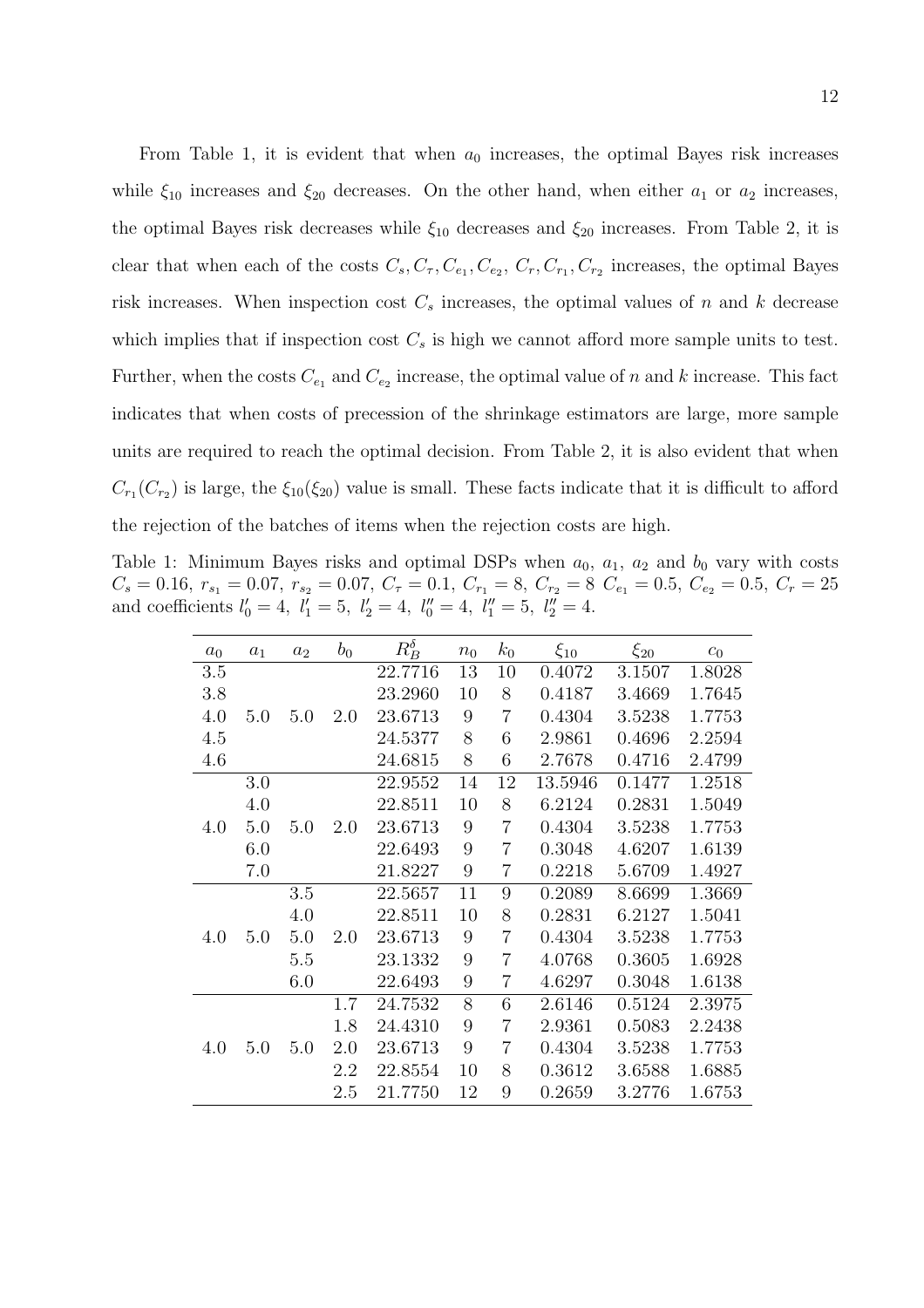Table 2: Minimum Bayes risks and optimal DSPs when  $C_s, C_\tau, C_{e_1}, C_{e_2}, C_r, C_{r_1}, C_{r_2}$  vary with hyper parameters  $a_0 = 4.0, a_1 = 5.0, a_2 = 5.0, b_0 = 2.0$  salvage value  $r_{s_1} = 0.07, r_{s_2} = 0.07$ , and coefficients  $l'_0 = 4$ ,  $l'_1 = 5$ ,  $l'_2 = 4$ ,  $l''_0 = 4$ ,  $l''_1 = 5$ ,  $l''_2 = 4$ .

| $C_{s}% ^{r}C_{s}^{r}$ | $C_\tau$ | $C_{e_{\underline{1}}}$ | $\mathcal{C}_{e_2}$ | $C_r$             | $\mathcal{C}_{r_1}$ | $C_{r_2}$ | $R_B^{\delta}$ | $\,n_0$          | $k_0$            | $\xi_{10}$ | $\xi_{20}$ | $\ensuremath{\mathnormal{c}}_0$ |
|------------------------|----------|-------------------------|---------------------|-------------------|---------------------|-----------|----------------|------------------|------------------|------------|------------|---------------------------------|
| 0.15                   |          |                         |                     |                   |                     |           | 23.5660        | $\overline{12}$  | $\overline{8}$   | 0.4507     | 3.5502     | 1.8786                          |
| 0.16                   | 0.10     | 0.5                     | 0.5                 | 25.0              | $8.0\,$             | 8.0       | 23.6713        | $\boldsymbol{9}$ | $\overline{7}$   | 0.4304     | 3.5238     | 1.7753                          |
| 0.17                   |          |                         |                     |                   |                     |           | 23.7573        | $8\,$            | $\overline{7}$   | 0.4304     | 3.5239     | 1.7753                          |
| 0.18                   |          |                         |                     |                   |                     |           | $23.8358\,$    | $\overline{7}$   | $\,$ 6 $\,$      | 0.4053     | 3.5578     | 1.6680                          |
| 0.20                   |          |                         |                     |                   |                     |           | 23.9729        | $\,$ 6 $\,$      | $\,$ 6 $\,$      | 0.4053     | 3.5578     | 1.6680                          |
|                        | $0.05\,$ |                         |                     |                   |                     |           | 23.6190        | $\boldsymbol{9}$ | $\overline{8}$   | 0.4507     | 3.5502     | 1.8786                          |
|                        | 0.08     |                         |                     |                   |                     |           | 23.6536        | $\boldsymbol{9}$ | $\overline{7}$   | 0.4304     | 3.5239     | 1.7753                          |
| 0.16                   | 0.10     | 0.5                     | 0.5                 | 25.0              | $8.0\,$             | $8.0\,$   | 23.6713        | $\boldsymbol{9}$ | $\overline{7}$   | 0.4304     | 3.5239     | 1.7753                          |
|                        | 0.15     |                         |                     |                   |                     |           | 23.7123        | 10               | $\overline{7}$   | 0.4304     | 3.5239     | 1.7753                          |
|                        | $0.30\,$ |                         |                     |                   |                     |           | 23.8067        | 12               | $\overline{7}$   | 0.4304     | 3.5239     | 1.7753                          |
|                        |          | 0.1                     |                     |                   |                     |           | 23.2214        | $\overline{8}$   | $\overline{6}$   | 0.3891     | 2.9018     | 1.9922                          |
|                        |          | 0.3                     |                     |                   |                     |           | 23.4579        | $\boldsymbol{9}$ | $\overline{7}$   | 0.4246     | 3.3035     | 1.8940                          |
| 0.16                   | 0.10     | $0.5\,$                 | 0.5                 | 25.0              | $8.0\,$             | 8.0       | 23.6713        | $\boldsymbol{9}$ | $\overline{7}$   | 0.4304     | 3.5238     | 1.7753                          |
|                        |          | 0.7                     |                     |                   |                     |           | 23.8684        | 10               | 8                | 0.4543     | 3.7186     | 1.8054                          |
|                        |          | 1.0                     |                     |                   |                     |           | 24.1433        | 11               | $9\,$            | 0.4754     | 3.8873     | 1.8160                          |
|                        |          |                         | 0.1                 |                   |                     |           | 23.2214        | $\overline{8}$   | $\overline{6}$   | 0.3891     | 2.9018     | 1.9922                          |
|                        |          |                         | 0.3                 |                   |                     |           | 23.4579        | $\boldsymbol{9}$ | $\overline{7}$   | 0.4246     | 3.3035     | 1.8940                          |
| 0.16                   | 0.10     | $0.5\,$                 | 0.5                 | 25.0              | 8.0                 | 8.0       | 23.6713        | 9                | $\overline{7}$   | 0.4304     | 3.5238     | 1.7753                          |
|                        |          |                         | 0.7                 |                   |                     |           | 23.8684        | 10               | 8                | 0.4543     | 3.7186     | 1.8054                          |
|                        |          |                         | 1.0                 |                   |                     |           | 24.1433        | 11               | $\boldsymbol{9}$ | 0.4753     | 3.8873     | 1.8160                          |
|                        |          |                         |                     | $\overline{2}4.0$ |                     |           | 23.4029        | 10               | $\overline{8}$   | 0.5457     | 2.6659     | 1.9405                          |
|                        |          |                         |                     | 24.5              |                     |           | 23.5438        | $\boldsymbol{9}$ | $\overline{7}$   | 0.4669     | 3.4633     | 1.8161                          |
| 0.16                   | 0.10     | $0.5\,$                 | 0.5                 | $25.0\,$          | 8.0                 | 8.0       | 23.6713        | $\boldsymbol{9}$ | $\overline{7}$   | 0.4304     | 3.5238     | 1.7753                          |
|                        |          |                         |                     | 28.0              |                     |           | 24.0970        | $\boldsymbol{9}$ | $\overline{7}$   | 0.2653     | 4.0169     | 1.6047                          |
|                        |          |                         |                     | 30.0              |                     |           | 24.1878        | $\boldsymbol{9}$ | $\overline{7}$   | 0.1923     | 4.1975     | 1.5513                          |
|                        |          |                         |                     |                   | 5.0                 |           | 21.1142        | $\overline{9}$   | $\overline{7}$   | 18.8286    | 0.2656     | 1.5736                          |
|                        |          |                         |                     |                   | $6.0\,$             |           | 22.0243        | $\boldsymbol{9}$ | $\overline{7}$   | 9.0346     | 0.3120     | 1.6147                          |
| 0.16                   | 0.10     | $0.5\,$                 | 0.5                 | 25.0              | $8.0\,$             | $8.0\,$   | 23.6713        | $\boldsymbol{9}$ | $\overline{7}$   | 0.4304     | 3.5238     | 1.7753                          |
|                        |          |                         |                     |                   | 10.0                |           | 23.6713        | $9\,$            | $\overline{7}$   | 0.4304     | 3.5239     | 1.7753                          |
|                        |          |                         |                     |                   | 12.0                |           | 23.6713        | $\boldsymbol{9}$ | $\overline{7}$   | 0.4303     | 3.5536     | 1.7778                          |
|                        |          |                         |                     |                   |                     | $5.0\,$   | 21.1142        | $\overline{9}$   | $\overline{7}$   | 0.2655     | 19.1839    | 1.5732                          |
|                        |          |                         |                     |                   |                     | $6.0\,$   | 22.0243        | $9\,$            | $\overline{7}$   | 0.3121     | 9.0147     | 1.6152                          |
| 0.16                   | 0.10     | $0.5\,$                 | 0.5                 | 25.0              | $8.0\,$             | $8.0\,$   | 23.6713        | $9\,$            | $\overline{7}$   | 0.4304     | 3.5238     | 1.7753                          |
|                        |          |                         |                     |                   |                     | 10.0      | 23.6713        | $9\,$            | $\overline{7}$   | 3.5495     | 0.4300     | 1.7787                          |
|                        |          |                         |                     |                   |                     | 12.0      | 23.6713        | 9                | $\overline{7}$   | 3.5486     | 0.4303     | 1.7781                          |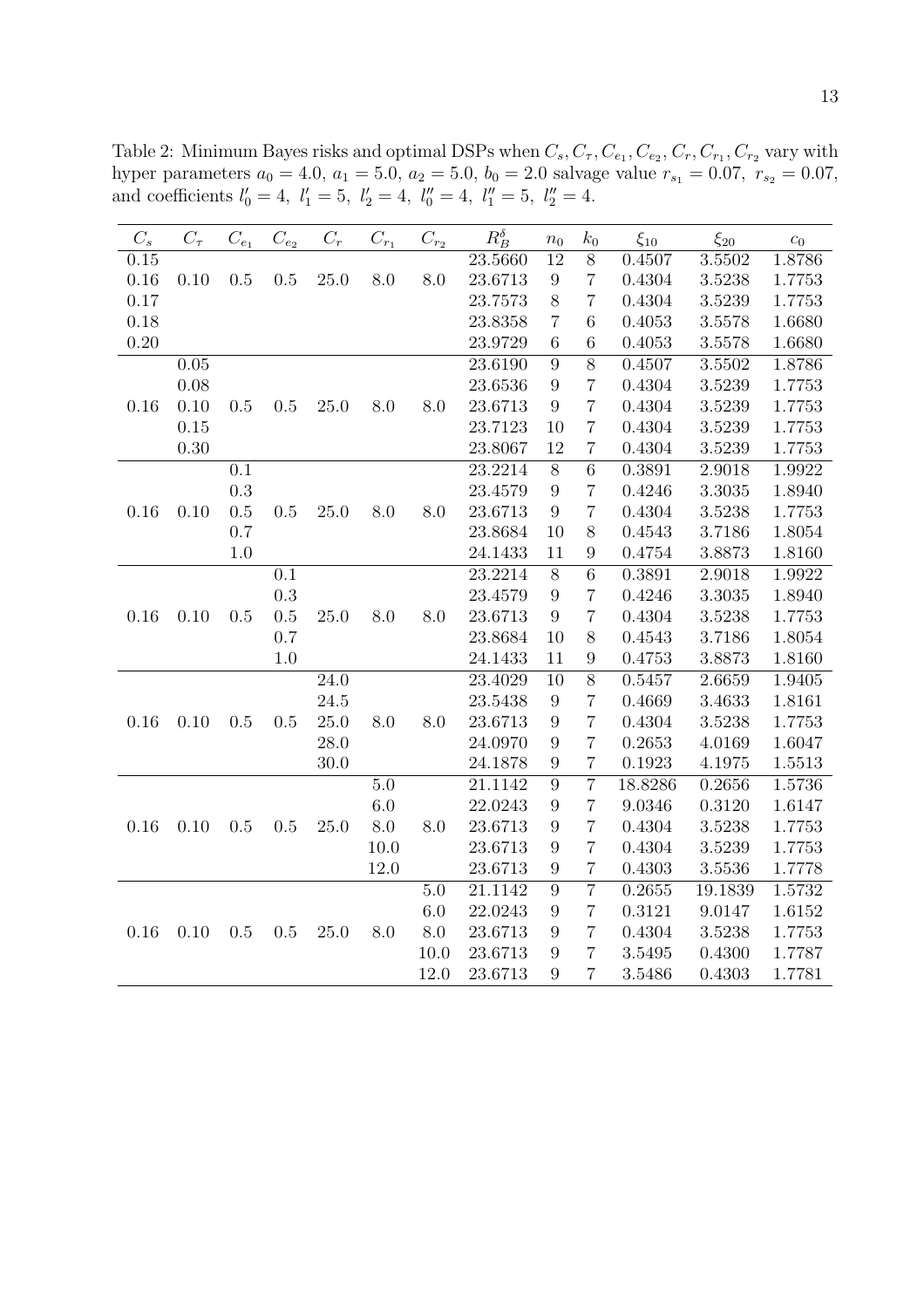## 5 Comparison with Lam's sampling plans under Two samples case

In this section, we compare the proposed model based on the BJPC scheme with the model proposed by Lam [6] on Type-II censoring scheme under the exponential distribution. In the optimal DSP based on the BJPC scheme, we obtain  $R_1, \ldots, R_{k-1}$  as 0. Therefore, we compare the Bayes risk of the optimal DSP based on the BJPC scheme with the sum of optimal Bayes risks based on two Type-II censoring schemes applied on two samples separately. We perform the following procedure to carry out the comparison study.

We consider the two samples of size  $n$ , from product line A and B, respectively and apply conventional Type-II censoring schemes on these two sample separately. According to Lam [6], on a Type-II censoring scheme, the decision function is given by,

$$
\delta^L(\mathbf{X}) = \begin{cases} 1, & \text{if } \hat{\theta} \ge \xi, \\ 0, & \text{if } \hat{\theta} < \xi, \end{cases}
$$

where  $\hat{\theta}$  is the MLE of the mean  $\theta$ . For comparison study, we consider the following loss functions on the sample A and sample B,

$$
L_{1}(\delta, \lambda_{1}) = \begin{cases} nC_{s_{1}} - (n - k_{1})r_{s_{1}} + X_{(k_{1})}C_{\tau} + \text{MSE}(\hat{\theta}_{1})C_{e_{1}} + g_{1}(\lambda_{1}), & \text{if } \delta^{L}(\mathbf{X}_{1}) = 1\\ nC_{s_{1}} - (n - k_{1})r_{s_{1}} + X_{(k_{1})}C_{\tau} + \text{MSE}(\hat{\theta}_{1})C_{e_{1}} + C_{r_{1}}, & \text{if } \delta^{L}(\mathbf{X}_{1}) = 0, \end{cases}
$$
  

$$
L_{2}(\delta, \lambda_{2}) = \begin{cases} nC_{s_{2}} - (n - k_{2})r_{s_{2}} + X_{(k_{2})}C_{\tau} + \text{MSE}(\hat{\theta}_{2})C_{e_{2}} + g_{2}(\lambda_{2}), & \text{if } \delta^{L}(\mathbf{X}_{2}) = 1\\ nC_{s_{2}} - (n - k_{2})r_{s_{2}} + X_{(k_{2})}C_{\tau} + \text{MSE}(\hat{\theta}_{2})C_{e_{2}} + C_{r_{2}}, & \text{if } \delta^{L}(\mathbf{X}_{2}) = 0. \end{cases}
$$

In prior Beta-Gamma distribution, we set  $a_0 = a_1 + a_2$  so that  $\lambda_1$  and  $\lambda_2$  are independent and  $\lambda_1 \sim G(a_1, b_0)$  and  $\lambda_2 \sim G(a_2, b_0)$ . In order to make the comparison, we consider  $C_s = C_{s_1} + C_{s_2} = 0.08 + 0.08, r_{s_1} = 0.07, r_{s_2} = 0.07, C_{\tau} = 0.1, C_{r_1} = 9, C_{r_2} = 16$  $C_{e_1} = 0.5, C_{e_2} = 0.5, C_r = C_{r_1} + C_{r_3} = 25$  and coefficients  $l'_0 = 4, l'_1 = 5, l'_2 = 1, l''_0 =$ 4,  $l''_1 = 5$ ,  $l''_2 = 4$ . For each sample we obtain the optimal sampling plan and corresponding Bayes risk under Type-II censoring using Lam's approach. The optimal Bayes risks, for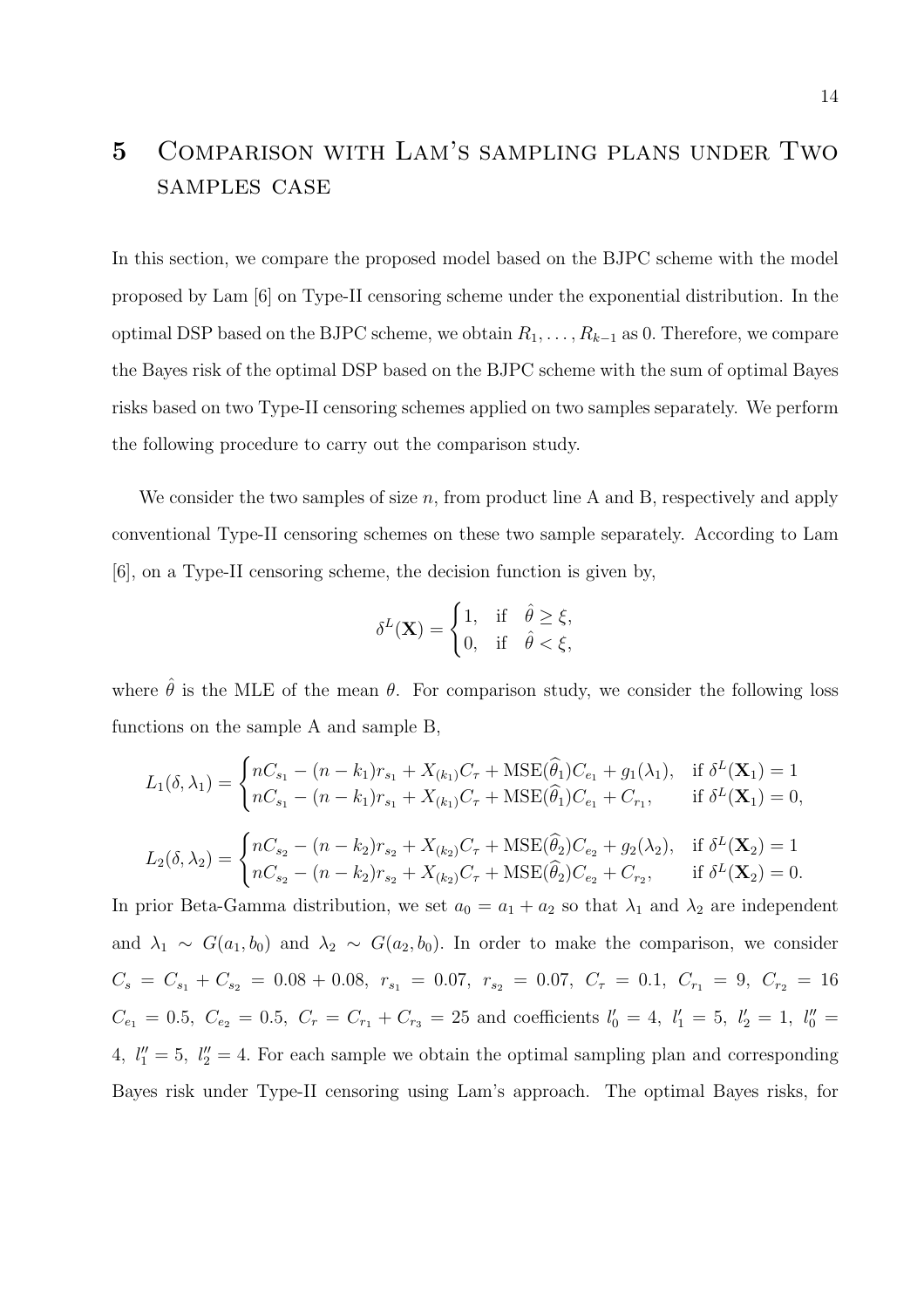Sample A and B are denoted by  $R_1^L$  and  $R_2^L$ , respectively. With these specific costs,  $R_1^L$  and corresponding Lam's sampling plan for Sample A,  $R_2^L$  and corresponding Lam's sampling plan for Sample B are obtained, respectively in Tables 3 and 4. In Table 5, we compute the Bayes risk of the optimal DSP under the BJPC scheme, denoted by  $R_B^{\delta}$  and compare it with the sum of the two optimal Bayes risks  $R_1^L$  and  $R_2^L$ , based on single sample Type-II censoring scheme. From Table 5, it is evident that the Bayes risk  $R_B^{\delta}$  of optimal DSP is smaller than the sum of the Bayes risks  $R_1^L$  and  $R_2^L$ . Therefore, we can conclude that at least for certain sets of hyper parameters, costs and coefficients, our proposed optimal DSP based on the joint censoring scheme, perform better than the Lam's optimal sampling plans based on two separate Type-II censoring schemes in reliability decision making in terms of Bayes risk. It may be mentioned that we have tried with different sets of hyper parameters, costs and coefficients, and it is observed that in all the cases  $R_B^{\delta} < R_1^L + R_2^L$ .

Table 4: Lam's sampling plan for Sample B

|  | $a_1$ $b_0$ $R_1^L$ $n_0$ $k_{10}$ $\xi_{10}^L$ |  |                           |  | $a_2$ $b_0$ $R_2^L$ $n_0$ $k_{20}$ $\xi_{20}^L$ |  |  |
|--|-------------------------------------------------|--|---------------------------|--|-------------------------------------------------|--|--|
|  | 5.0 5.0 8.9303 6 6 1.3375                       |  |                           |  | 5.0 5.0 13.1262 8 8 0.7441                      |  |  |
|  | 5.0 5.5 8.7875 6 6 1.2543                       |  |                           |  | 5.0 5.5 12.1374 8 8 0.6816                      |  |  |
|  | 4.0 5.0 8.4689 8 8 1.1500                       |  |                           |  | 6.0 5.0 14.5789 8 8 0.8471                      |  |  |
|  | 3.5 4.0 8.6000 8 8 1.2015                       |  |                           |  | 4.5 4.0 13.8375 8 8 0.8179                      |  |  |
|  |                                                 |  | 4.7 5.0 8.8173 6 6 1.2789 |  | 4.3 5.0 11.8701 8 8 0.6725                      |  |  |

### **6** CONCLUSION

In this work we study acceptance sampling plan with decision-theoretic approach under the Bayesian framework on two sample of products coming from two different sources under a joint censoring scheme. The major advantage of such implementation is to take decision on the acceptance or rejection of the batch of two different kind of products in a single life testing experiment. Under flexible prior assumption on the model parameters, decision making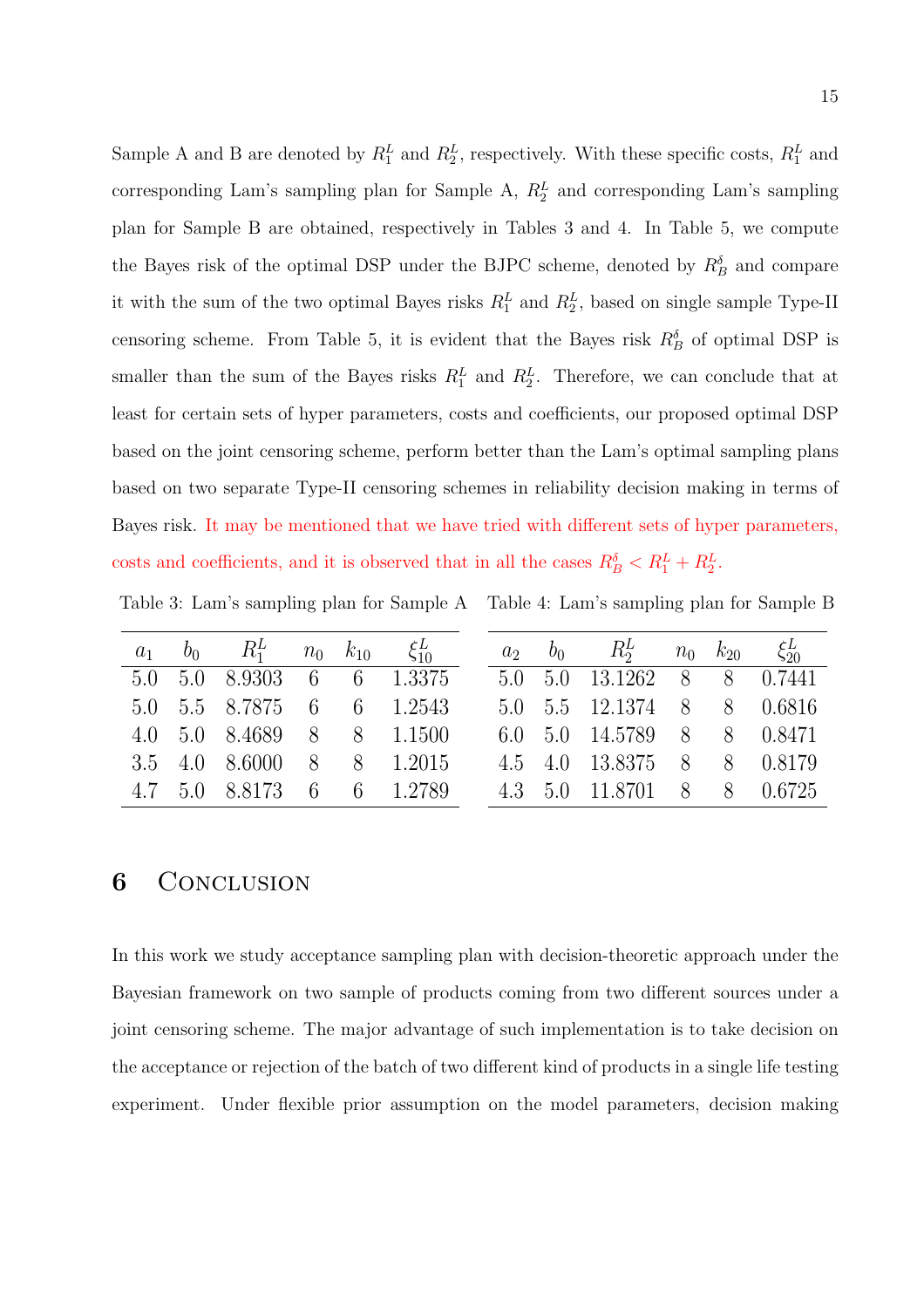| $a_0$ |  | $a_1 \quad a_2 \quad b_0$ | $R_1^L + R_2^L$                                                                                | $R^{\delta}_{\scriptscriptstyle{P}}$ | $n_0$ $k_0$ | $\xi_{10}$ | $\xi_{20}$ | $c_0$ |
|-------|--|---------------------------|------------------------------------------------------------------------------------------------|--------------------------------------|-------------|------------|------------|-------|
|       |  |                           | $10.0$ $5.0$ $5.0$ $5.0$ $8.9303+13.1262=22.0565$ $20.3742$ $5$ $4$ $6.9407$ $0.0036$ $1.2445$ |                                      |             |            |            |       |
|       |  |                           | $10.0$ $5.0$ $5.0$ $5.5$ $8.7876+12.1374=20.9250$ $19.8696$ $6$ $4$ $6.4416$ $0.0042$ $1.2451$ |                                      |             |            |            |       |
|       |  |                           | 10.0 4.0 6.0 5.0 8.4689+14.5789=23.0478 19.3091 6 5 10.0423 0.0062 1.1807                      |                                      |             |            |            |       |
|       |  |                           | 8.0 3.5 4.5 4.0 8.6000+13.8375=22.4375 20.0316 7 5 8.8095 0.0013 1.1712                        |                                      |             |            |            |       |
|       |  |                           | 9.0 4.7 4.3 5.0 $8.8173+11.8701=20.6874$ 20.2678 7 5 6.5293 0.0030 1.2919                      |                                      |             |            |            |       |

Table 5: Comparison between optimal DSP and Lam's sampling plan in terms of Bayes risks under two samples case

is performed based on minimizing the Bayes risk of an extensive loss function capturing different aspects of the sampling plan. Under the assumption of equality of two sample and exponentially distributed life times, the Bayes risk can be obtained in simpler form and therefore optimization is quite a feasible task. The sensitivity analysis indicates that the optimal DSP are sensitive to the hyper-parameter values. The costs and acceptance cost coefficients also play a major role to determine the optimal DSP and acceptance or rejection of the batches of items from product line A and B, respectively. Through this study, we have come across a significant finding that based on the assumptions of this work, the optimal decision-theoretic sampling plan under the BJPC scheme potentially superior than optimal sampling plan based on Type II censoring scheme applied on two samples separately, in reliability decision making. In this work, we have restricted our work on two sample problem and a specific prior assumption. In practice, the proposed method can be extended to more than two samples on different prior considerations. More works are needed in those directions.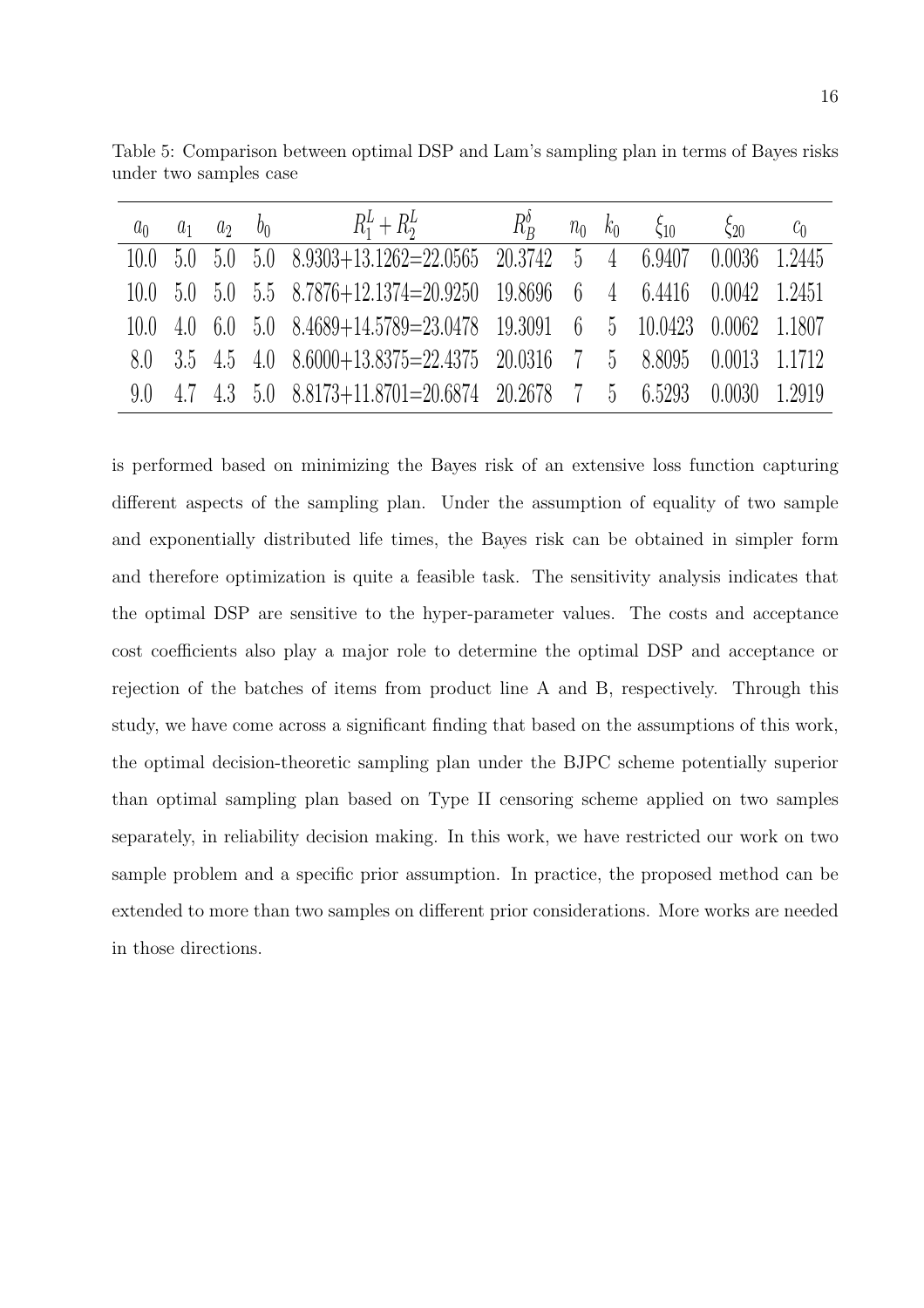### Acknowledgements:

The authors would like to thank the unknown reviewers for their constructive comments which have helped to improve the manuscript.

## **APPENDIX**

Notations:

- $\lambda = \lambda_1 + \lambda_2$ .
- $G(a, b)$  denotes gamma distribution with shape parameter a and scale parameter b.
- $B(a, b) = \int_0^1 z^{a-1} (1-z)^{b-1} dz = \frac{\Gamma(a)\Gamma(b)}{\Gamma(a+b)}$  $\frac{(a) \Gamma(b)}{\Gamma(a+b)}$  is the beta function.
- $B_x(a, b) = \int_0^x u^{a-1}(1-u)^{b-1}du$ , where  $0 \le x \le 1$ , is the incomplete beta function. We denote the cumulative distribution function of beta as,  $I_x(a, b) = \frac{B_x(a, b)}{B(a, b)}$ .
- I(A) is indicator function on set A, if A occurs then  $I(A) = 1$ , otherwise  $I(A) = 0$

### Derivation of Bayes Risk

The Bayes risk given in (5) is

$$
R_B^{\delta}(n, k, R_1, \dots, R_{k-1}, \xi_1, \xi_2, c)
$$
  
=  $E\Big[(nC_s - (n - K_1)r_{s_1} - (n - K_2)r_{s_2} + W_kC_{\tau} + \text{MSE}(\hat{\theta}_{1Sh})C_{e_1} + \text{MSE}(\hat{\theta}_{2Sh})C_{e_2} + g_1(\lambda_1) + g_2(\lambda_2)\Big)I(\hat{\theta}_{1Sh} > \xi_1, \hat{\theta}_{2Sh} > \xi_2)$   
+  $(nC_s - (n - K_1)r_{s_1} - (n - K_2)r_{s_2} + W_kC_{\tau} + \text{MSE}(\hat{\theta}_{1Sh})C_{e_1} + \text{MSE}(\hat{\theta}_{2Sh})C_{e_2} + g_1(\lambda_1) + C_{r_2}\Big)I(\hat{\theta}_{1Sh} > \xi_1, \hat{\theta}_{2Sh} < \xi_2)$   
+  $(nC_s - (n - K_1)r_{s_1} - (n - K_2)r_{s_2} + W_kC_{\tau} + \text{MSE}(\hat{\theta}_{1Sh})C_{e_1} + \text{MSE}(\hat{\theta}_{2Sh})C_{e_2} + g_2(\lambda_2) + C_{r_1}\Big)I(\hat{\theta}_{1Sh} < \xi_1, \hat{\theta}_{2Sh} > \xi_2)$   
+  $(nC_s - (n - K_1)r_{s_1} - (n - K_2)r_{s_2} + W_kC_{\tau} + \text{MSE}(\hat{\theta}_{1Sh})C_{e_1}$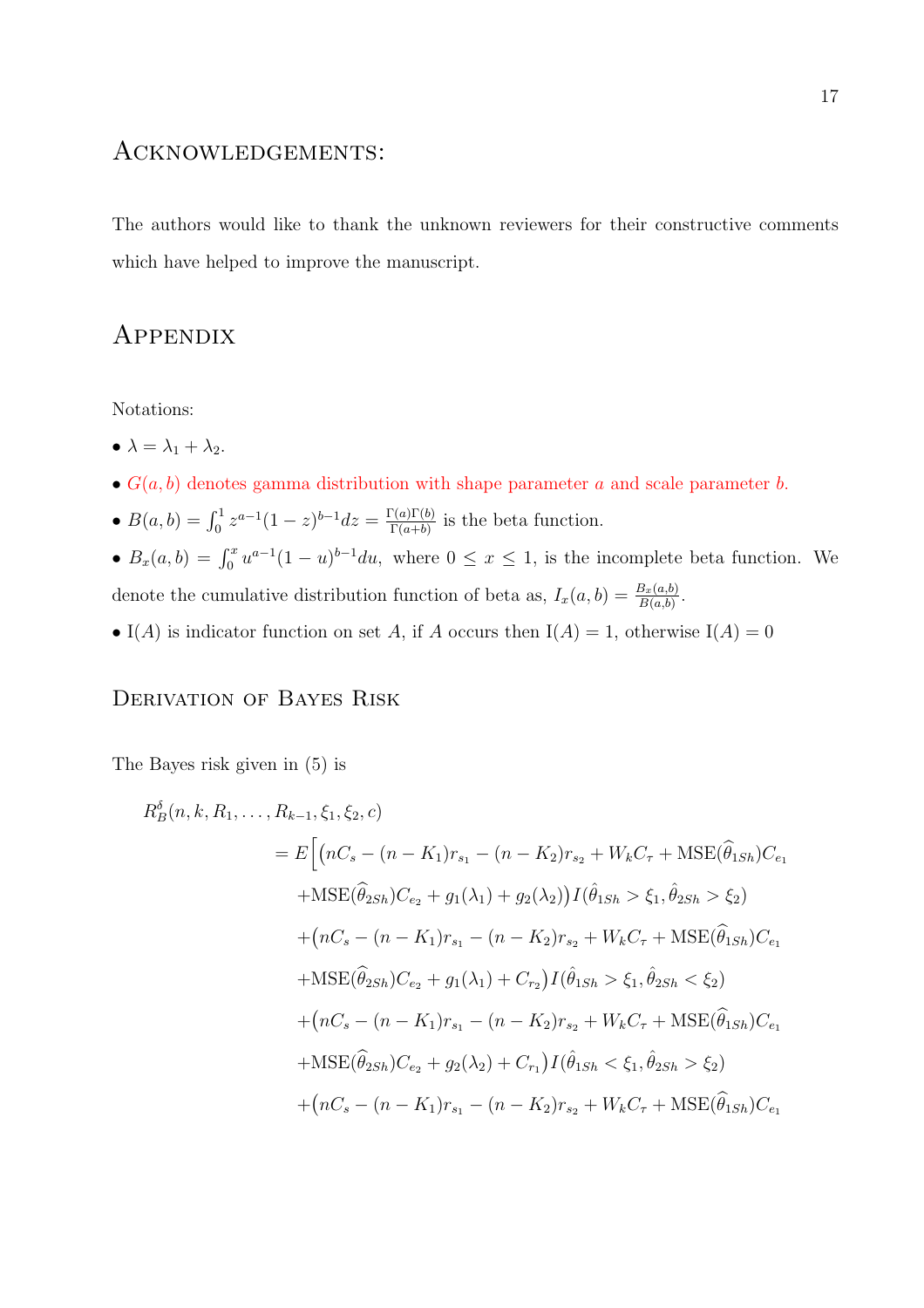+MSE(
$$
\hat{\theta}_{2Sh}
$$
) $C_{e_2} + C_r$ ) $I(\hat{\theta}_{1Sh} < \xi_1, \hat{\theta}_{2Sh} < \xi_2$ )]  
\n=  $nC_s - (n - E[K_1])r_{s_1} - (n - E[K_2])r_{s_2} + E[W_k]C_\tau + E[\text{MSE}(\hat{\theta}_{1Sh})]C_{e_1}$   
\n+  $E[\text{MSE}(\hat{\theta}_{2Sh})]C_{e_2} + E_{(\lambda_1, \lambda_2)}[(g_1(\lambda_1) + g_2(\lambda_2))P(\hat{\theta}_{1Sh} > \xi_1, \hat{\theta}_{2Sh} > \xi_2)]$   
\n+  $E_{(\lambda_1, \lambda_2)}[(g_1(\lambda_1) + C_{r_2})P(\hat{\theta}_{1Sh} > \xi_1, \hat{\theta}_{2Sh} < \xi_2)]$   
\n+  $E_{(\lambda_1, \lambda_2)}[(C_{r_1} + g_2(\lambda_2))P(\hat{\theta}_{1Sh} < \xi_1, \hat{\theta}_{2Sh} > \xi_2)]$   
\n+  $E_{(\lambda_1, \lambda_2)}[C_r P(\hat{\theta}_{1Sh} < \xi_1 \hat{\theta}_{2Sh} < \xi_2)]$   
\n=  $nC_s - (n - E[K_1])r_{s_1} - (n - E[K_2])r_{s_2} + E[W_k]C_\tau$   
\n+  $E[\text{MSE}(\hat{\theta}_{1Sh})]C_{e_1} + E[\text{MSE}(\hat{\theta}_{2Sh})]C_{e_2}$   
\n+  $D_1 + D_2 + D_3 + D_4$ , (9)

Computation of  $E[K_1], E[K_2]$ :

Lemma 1:  $K_1(K_2)$  follows a Binomial distribution with parameters k and  $\frac{\lambda_1}{\lambda}(\frac{\lambda_2}{\lambda})$  $\frac{\lambda_2}{\lambda}$ ). Proof: See Mondal and Kundu [12].

$$
E[K_1] = E_{(\lambda_1, \lambda_2)} E(\mathbf{w}, \mathbf{z}) | (\lambda_1, \lambda_2) [K_1] = E_{(\lambda_1, \lambda_2)} \left[ k \frac{\lambda_1}{\lambda} \right]
$$
  
=  $k \frac{B(a_1 + 1, a_2)}{B(a_1, a_2)}$   
Similarly,  $E(K_2) = E_{(\lambda_1, \lambda_2)} E(\mathbf{w}, \mathbf{z}) | (\lambda_1, \lambda_2) [K_2] = k \frac{B(a_1, a_2 + 1)}{B(a_1, a_2)}$ 

## Computation of  $\mathbb{E}[W_k]$  :

Lemma 2: For all  $i = 1, ..., k$ ,  $W_i = \sum_{s=1}^{i} V_s$ , where  $V_s \sim Exp(\frac{1}{E_s})$  $\frac{1}{E_s}$ ) independently and  $E_s = \lambda (n - \sum_{j=1}^{s-1} (R_j + 1)).$ 

Proof: See Mondal and Kundu [12].

Applying Lemma 2, we can obtain

$$
E[W_k] = E_{(\lambda_1, \lambda_2)} E(\mathbf{w}, \mathbf{z}) | (\lambda_1, \lambda_2) [W_k]
$$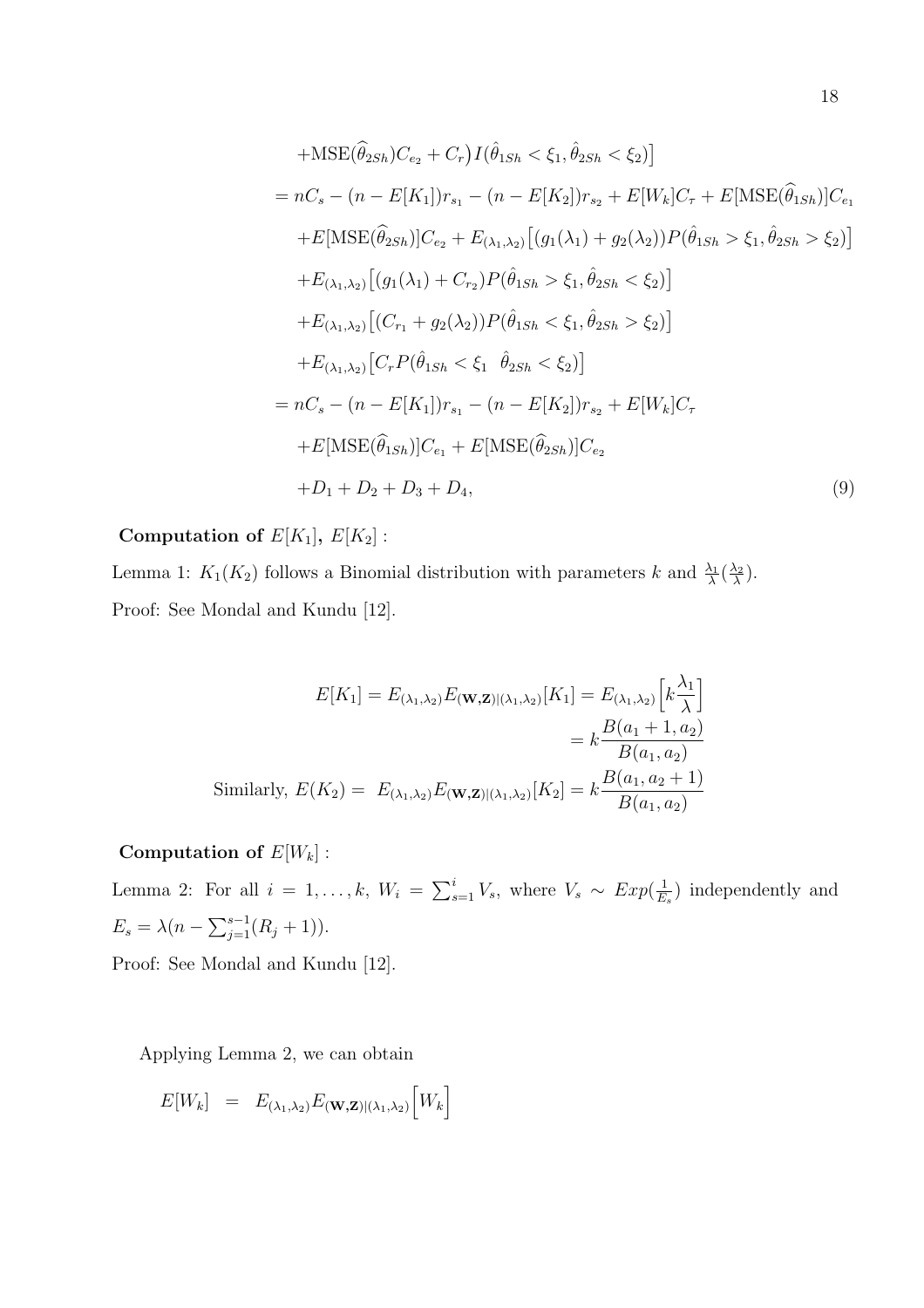$$
= E_{(\lambda_1, \lambda_2)} E(\mathbf{w}, \mathbf{z}) |(\lambda_1, \lambda_2) \left[ \sum_{s=1}^{k} V_s \right]
$$
  
\n
$$
= E_{(\lambda_1, \lambda_2)} \left[ \sum_{s=1}^{k} \frac{1}{E_s} \right]
$$
  
\n
$$
= E_{(\lambda_1, \lambda_2)} \left[ \frac{1}{\lambda} \right] \times \sum_{s=1}^{k} \frac{1}{(n - \sum_{j=1}^{s-1} (R_j + 1))}
$$
  
\n
$$
= b_0 \frac{\Gamma(a_0 - 1)}{\Gamma(a_0)} \times \sum_{s=1}^{k} \frac{1}{(n - \sum_{j=1}^{s-1} (R_j + 1))}
$$
 (Applying Theorem 2.1)

Therefore,  $E[W_k]$  exists only if  $a_0 > 1$ .

## Computation of  $D_1$ ,  $D_2$ ,  $D_3$  and  $D_4$ :

Probability distribution of  $(\widehat{\theta}_{1Sh}, \widehat{\theta}_{2Sh})$  :

$$
U = \sum_{i=1}^{k-1} (R_i + 1)W_i + (n - \sum_{j=1}^{k-1} (R_j + 1))W_k,
$$
  
\n
$$
= \sum_{i=1}^{k-1} (R_i + 1) \sum_{s=1}^{i} V_s + (n - \sum_{j=1}^{k-1} (R_j + 1)) \sum_{s=1}^{k} V_s
$$
  
\n
$$
= \sum_{s=1}^{k} V_s (n - \sum_{i=1}^{s-1} (R_i + 1))
$$
  
\n
$$
= \frac{1}{\lambda} \sum_{s=1}^{k} E_s V_s
$$

Applying Lemma 2, it is observed that  $2\lambda U$  follows a Chi-square distribution with  $2k$  degrees of freedom  $(2\lambda U \sim \chi^2_{2k})$ . Therefore,

$$
P(\hat{\theta}_{1Sh} > \xi_1, \hat{\theta}_{2Sh} > \xi_2) = \sum_{r=0}^{k} P(\hat{\theta}_{1Sh} > \xi_1, \hat{\theta}_{2Sh} > \xi_2 | K_1 = r) P(K_1 = r)
$$
  
= 
$$
\sum_{r=0}^{k} P(U > \xi_1(r+c), U > \xi_2(k-r+c) | K_1 = r) P(K_1 = r)
$$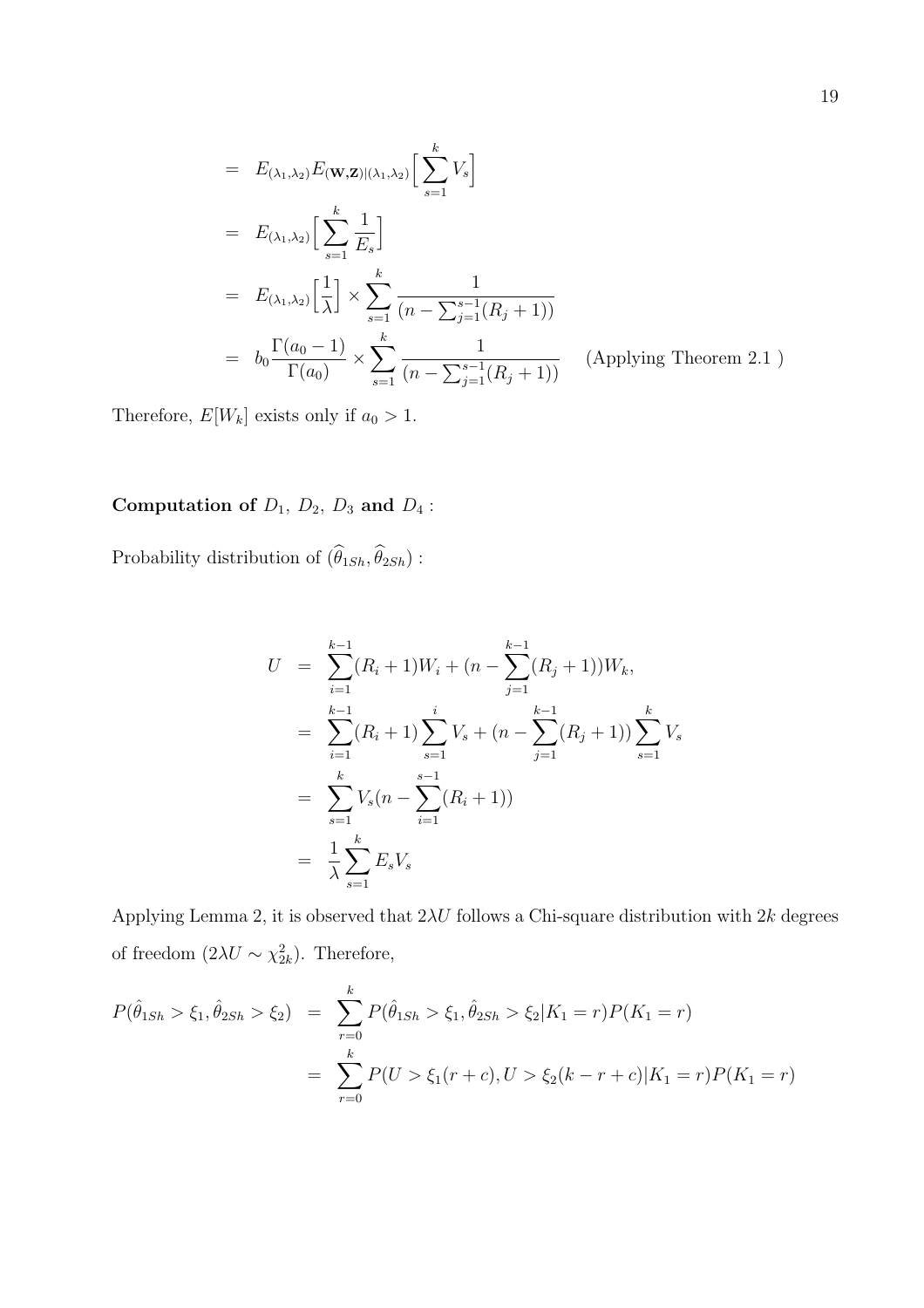$$
= \sum_{r=0}^{k} P(2\lambda U > 2\lambda max(\xi_1(r+c), \xi_2(k-r+c)) | K_1 = r) P(K_1 = r)
$$
  

$$
= \sum_{r=0}^{k} {k \choose r} \left(\frac{\lambda_1}{\lambda}\right)^r \left(\frac{\lambda_2}{\lambda}\right)^{k-r} \int_{2\lambda\eta_{1rc}}^{\infty} \frac{1}{2^k \Gamma(k)} t^{k-1} e^{-\frac{t}{2}} dt
$$
  

$$
= \sum_{r=0}^{k} {k \choose r} \lambda_1^r \lambda_2^{k-r} \int_{\eta_{1rc}}^{\infty} \frac{1}{\Gamma(k)} u^{k-1} e^{-\lambda u} du
$$

where  $\eta_{1rc} = max(\xi_1(r+c), \xi_2(k-r+c)).$ Similarly we can compute

$$
P(\hat{\theta}_{1Sh} > \xi_1, \hat{\theta}_{2Sh} < \xi_2) = \sum_{r=0}^{k} {k \choose r} \lambda_1^r \lambda_2^{k-r} \int_{\eta_{2rc}^L}^{\eta_{2rc}^U} \frac{I(\xi_2(k-r+c) < \xi_1(r+c))}{\Gamma(k)} u^{k-1} e^{-\lambda u} du,
$$

where  $\eta_{2rc}^U = \xi_1(r+c), \ \eta_{2rc}^L = \xi_2(k-r+c).$ 

$$
P(\hat{\theta}_{1Sh} < \xi_1, \hat{\theta}_{2Sh} > \xi_2) = \sum_{r=0}^k {k \choose r} \lambda_1^r \lambda_2^{k-r} \int_{\eta_{3rc}^L}^{\eta_{3rc}^{U}} \frac{\mathbf{I}(\xi_2(k-r+c) > \xi_1(r+c))}{\Gamma(k)} u^{k-1} e^{-\lambda u} du,
$$

where  $\eta_{3rc}^U = \xi_2(k - r + c)$ ,  $\eta_{3rc}^L = \xi_1(r + c)$ .

$$
P(\hat{\theta}_{1Sh} < \xi_1, \hat{\theta}_{2Sh} < \xi_2) = \sum_{r=0}^{k} {k \choose r} \lambda_1^r \lambda_2^{k-r} \int_{0}^{\eta_{4rc}} \frac{1}{\Gamma(k)} u^{k-1} e^{-\lambda u} du,
$$

where  $\eta_{4rc} = min(\xi_1(r+c), \xi_2(k-r+c)).$ 

In (9), to compute  $D_1, D_2, D_3$ , and  $D_4$  we need the joint distribution function of  $(\hat{\theta}_{1Sh}, \hat{\theta}_{2Sh})$ which is given above. Applying the joint distribution function of  $(\hat{\theta}_{1Sh}, \hat{\theta}_{2Sh})$  and Theorem 2.1, we compute  $D_1$ ,  $D_2$ ,  $D_3$  and  $D_4$  as follows.

$$
D_1 = E_{(\lambda_1, \lambda_2)} \Big[ \big( g_1(\lambda_1) + g_2(\lambda_2) \big) P(\hat{\theta}_{1Sh} > \xi_1, \hat{\theta}_{2Sh} > \xi_2) \Big]
$$
  
\n
$$
= E_{(\lambda_1, \lambda_2)} \Big[ \big( (l'_0 + l''_0) + l'_1 \lambda_1 + l''_1 \lambda_2 + l'_2 \lambda_1^2 + l''_2 \lambda_2^2 \big) P(\hat{\theta}_{1Sh} > \xi_1, \hat{\theta}_{2Sh} > \xi_2) \Big]
$$
  
\n
$$
= \sum_{i=1}^5 C_{1i} E_{(\lambda_1, \lambda_2)} \Big[ \lambda_1^{p_i} \lambda_2^{q_i} P(\hat{\theta}_{1Sh} > \xi_1, \hat{\theta}_{2Sh} > \xi_2) \Big]
$$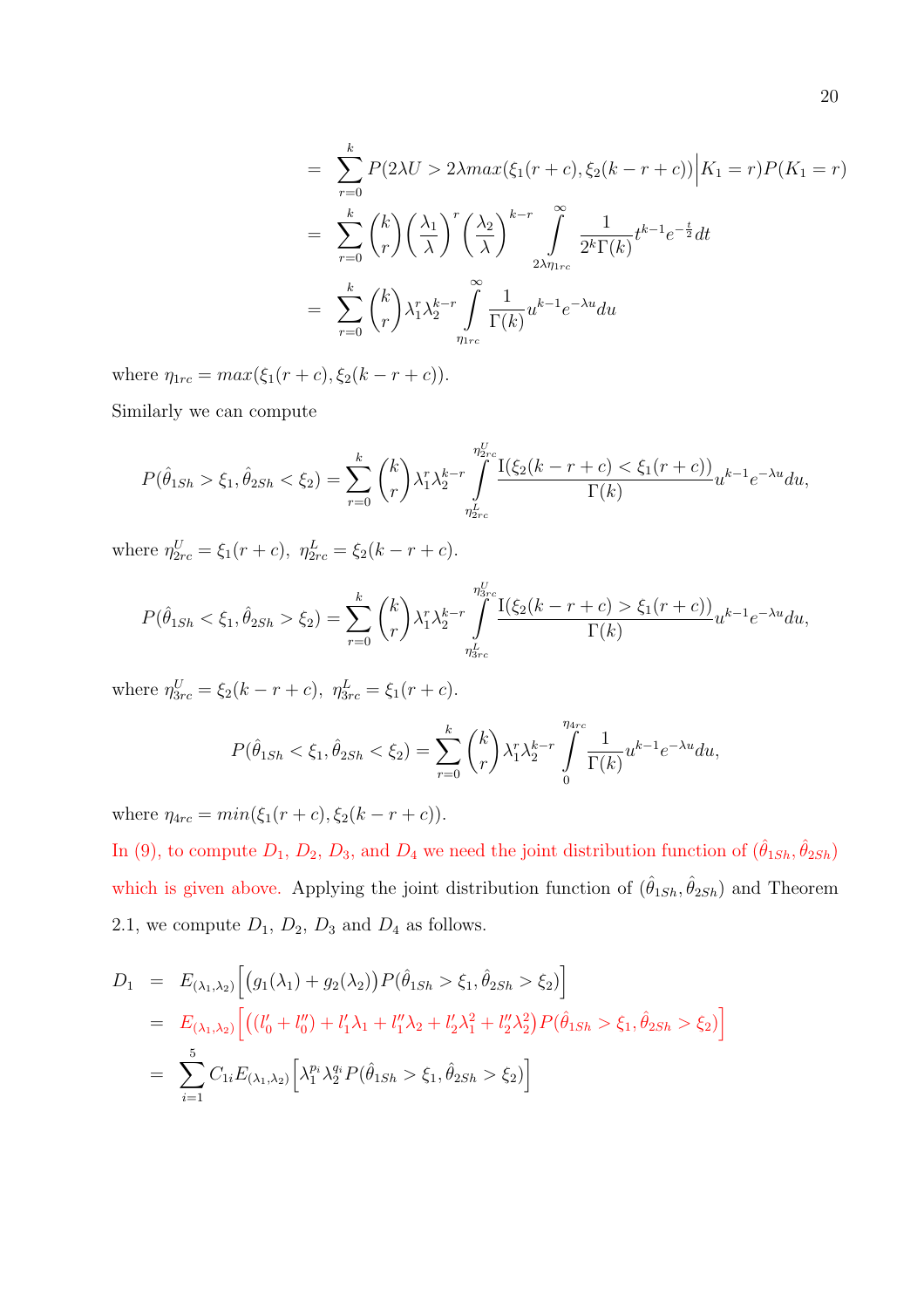$$
= \sum_{i=1}^{5} \sum_{r=0}^{k} {k \choose r} \frac{C_{1i}}{\Gamma(k)} E_{\lambda_{1},\lambda_{2}} \Big[ \int_{\eta_{1rc}}^{\infty} \lambda_{1}^{r+p_{i}} \lambda_{2}^{k-r+q_{i}} u^{k-1} e^{-\lambda u} du \Big]
$$
  
\n
$$
= \sum_{i=1}^{5} \sum_{r=0}^{k} {k \choose r} \frac{C_{1i}}{\Gamma(k)} \int_{\eta_{1rc}}^{\infty} E_{\lambda_{1},\lambda_{2}} \Big[ \lambda_{1}^{r+p_{i}} \lambda_{2}^{k-r+q_{i}} e^{-\lambda u} \Big] u^{k-1} du
$$
  
\n
$$
= \sum_{i=1}^{5} \sum_{r=0}^{k} {k \choose r} \frac{C_{1i}}{\Gamma(k)} \int_{\eta_{1rc}}^{\infty} E_{\lambda_{1},\lambda_{2}} \Big[ \Big( \frac{\lambda_{1}}{\lambda} \Big)^{r+p_{i}} \Big( 1 - \frac{\lambda_{1}}{\lambda} \Big)^{k-r+q_{i}} \lambda^{k+p_{i}+q_{i}} e^{-\lambda u} \Big] u^{k-1} du
$$
  
\n
$$
= \sum_{i=1}^{5} \sum_{r=0}^{k} {k \choose r} \frac{C_{1i}}{\Gamma(k)} \int_{\eta_{1rc}}^{\infty} E_{\lambda_{1},\lambda_{2}} \Big[ \Big( \frac{\lambda_{1}}{\lambda} \Big)^{r+p_{i}} \Big( 1 - \frac{\lambda_{1}}{\lambda} \Big)^{k-r+q_{i}} \Big] E_{\lambda_{1},\lambda_{2}} \Big[ \lambda^{k+p_{i}+q_{i}} e^{-\lambda u} \Big] u^{k-1} du, \quad (10)
$$

where the set

$$
(C_{1i}, p_i, q_i) = \begin{cases} (l'_0 + l''_0, 0, 0) & \text{if } i = 1 \\ (l'_1, 1, 0) & \text{if } i = 2 \\ (l''_1, 0, 1) & \text{if } i = 3 \\ (l'_2, 2, 0) & \text{if } i = 4 \\ (l''_2, 0, 2) & \text{if } i = 5. \end{cases}
$$

Since  $\frac{\lambda_1}{\sqrt{2}}$  $\lambda$ and  $\lambda$  are independent by Theorem 2.1 and  $\frac{\lambda_1}{\lambda_2}$  $\frac{\lambda_1}{\lambda} \sim Beta(a_1, a_1)$  and  $\lambda \sim G(a_0, b_0)$ , therefore

$$
E_{\lambda_1, \lambda_2} \left[ \left( \frac{\lambda_1}{\lambda} \right)^{r + p_i} \left( 1 - \frac{\lambda_1}{\lambda} \right)^{k - r + q_i} \right] = \frac{B(r + p_i + a_1, k - r + q_i + a_2)}{B(a_1, a_2)}
$$

$$
E_{\lambda_1, \lambda_2} \left[ \lambda^{k + p_i + q_i} e^{-\lambda u} \right] = \frac{b_0^{a_0} \Gamma(k + p_i + q_i + a_0)}{\Gamma(a_0)(u + b_0)^{k + p_i + q_i + a_0}}.
$$
(11)

Now putting (11) into (10) and taking a transformation  $u = zb_0$  we will get

$$
D_1 = \sum_{i=1}^{5} \sum_{r=0}^{k} {k \choose r} \frac{C_{1i}b_0^{a_0}\Gamma(k+p_i+q_i+a_0)B(r+p_i+a_1,k-r+q_i+a_2)}{\Gamma(k)\Gamma(a_0)B(a_1,a_2)} \int_{\eta_{1rc}}^{\infty} \frac{u^{k-1}}{(u+b_0)^{k+p_i+q_i+a_0}} du
$$
  

$$
= \sum_{i=1}^{5} \sum_{r=0}^{k} {k \choose r} \frac{C_{1i}\Gamma(k+p_i+q_i+a_0)B(r+p_i+a_1,k-r+q_i+a_2)}{\Gamma(k)\Gamma(a_0)B(a_1,a_2)b_0^{p_i+q_i}} \int_{\frac{\eta_{1rc}}{b_0}}^{\infty} \frac{z^{k-1}}{(1+z)^{k+p_i+q_i+a_0}} dz
$$

Now taking a transformation  $z = v/(1 - v)$ , the integral becomes

$$
\int_{\frac{\eta_{1rc}}{b_0}}^{\infty} \frac{z^{k-1}}{(1+z)^{k+p_i+q_i+a_0}} dz = \int_{S_{1rc}}^{1} v^{k-1} (1-v)^{p_i+q_i+a_0-1} dv = B(k, p_i+q_i+a_0) - B_{S_{1rc}}(k, p_i+q_i+a_0),
$$
\nwhere  $S_{-} = \frac{\eta_{1rc}}{b_0}$  Therefore the final expression of *D*, can be obtained as

where 
$$
S_{1rc} = \frac{b_0}{1 + \frac{\eta_{1rc}}{b_0}}
$$
. Therefore, the final expression of  $D_1$  can be obtained as  
\n
$$
D_1 = \sum_{i=1}^5 \sum_{r=0}^k {k \choose r} \frac{C_{1i} \Gamma(k + p_i + q_i + a_0) B(r + p_i + a_1, k - r + q_i + a_2) B(k, p_i + q_i + a_0)}{\Gamma(k) \Gamma(a_0) B(a_1, a_2) b_0^{p_i + q_i}}
$$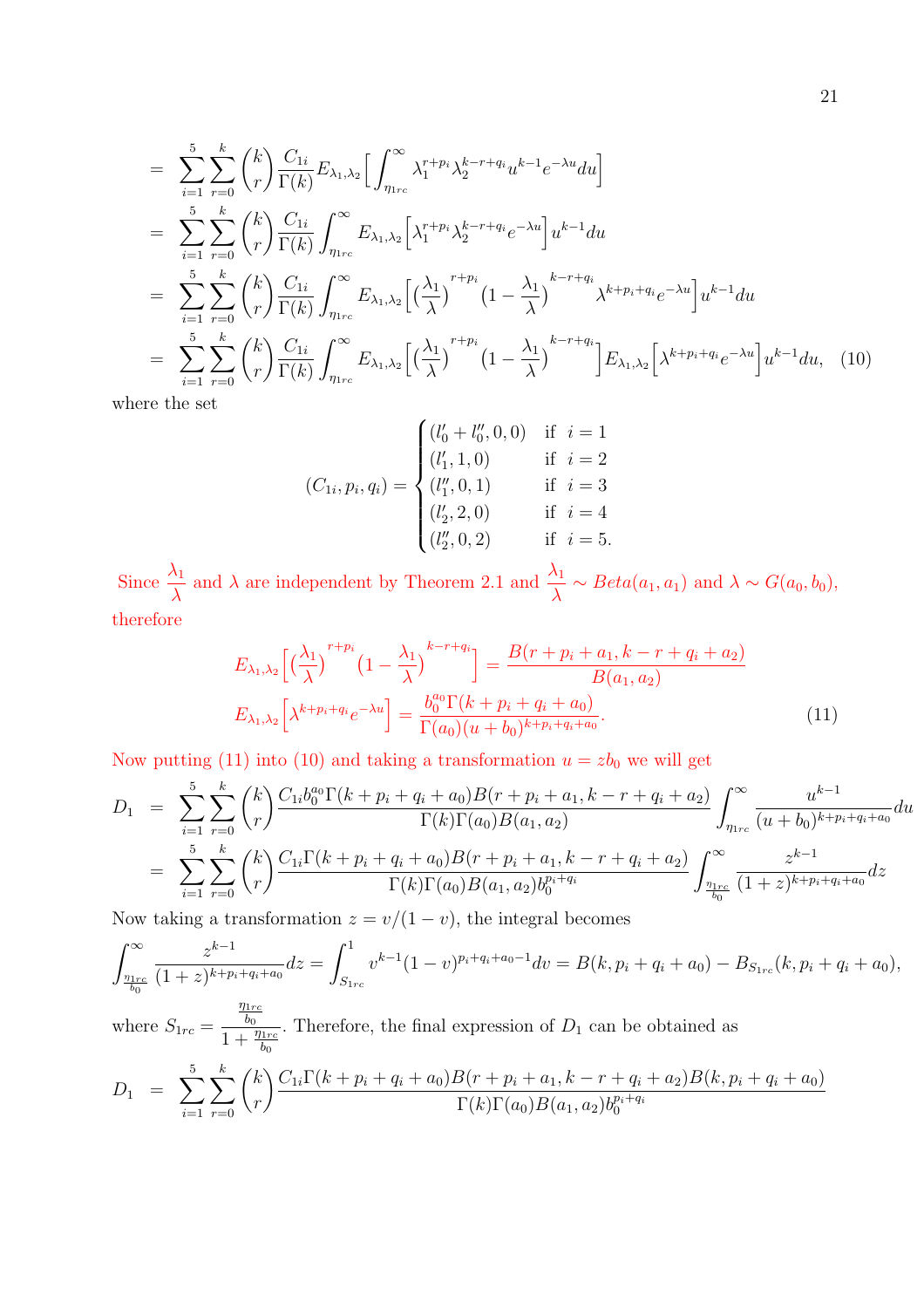$$
\times [1 - I_{S_{1rc}}(k, p_i + q_i + a_0)]
$$
  
= 
$$
\sum_{i=1}^{5} \sum_{r=0}^{k} {k \choose r} \frac{C_{1i} \Gamma(p_i + q_i + a_0) B(r + p_i + a_1, k - r + q_i + a_2)}{\Gamma(a_0) B(a_1, a_2) b_0^{p_i + q_i}} [1 - I_{S_{1rc}}(k, p_i + q_i + a_0)].
$$

Similarly, the explicit expressions of  $D_2, D_3$  and  $D_4$  can be obtained as,

$$
D_2 = \sum_{i=0}^{2} \sum_{r=0}^{k} {k \choose r} \frac{C_{2i} \Gamma(i+a_0)B(r+i+a_1, k-r+a_2) \Gamma(\xi_2(k-r+c) < \xi_1(r+c))}{\Gamma(a_0)B(a_1, a_2)b_0^i} \times [I_{S_{2rc}^U}(k, i+a_0) - I_{S_{2rc}^L}(k, i+a_0)]
$$
\n
$$
D_3 = \sum_{i=0}^{2} \sum_{r=0}^{k} {k \choose r} \frac{C_{3i} \Gamma(i+a_0)B(r+a_1, k-r+i+a_2) \Gamma(\xi_2(k-r+c) > \xi_1(r+c))}{\Gamma(a_0)B(a_1, a_2)b_0^i} \times [I_{S_{3rc}^U}(k, i+a_0) - I_{S_{3rc}^L}(k, i+a_0)]
$$
\n
$$
D_4 = \sum_{r=0}^{k} {k \choose r} \frac{C_r \Gamma(a_0)B(r+a_1, k-r+a_2)}{\Gamma(a_0)B(a_1, a_2)} I_{S_{4rc}}(k, a_0)
$$

where

$$
C_{2i} = \begin{cases} l'_0 + C_{r_2} & \text{if } i = 0\\ l'_i & \text{if } i = 1, 2, \end{cases}
$$

$$
C_{3i} = \begin{cases} l_0'' + C_{r_1} & \text{if } i = 0\\ l_i'' & \text{if } i = 1, 2, \end{cases}
$$

 $S^U_{2rc} =$  $\frac{\eta_{2rc}^U}{b_0}$  $1 + \frac{\eta_{2rc}^{U}}{b_0}$  $S_{2rc}^L =$  $\frac{\eta_{2rc}^L}{b_0}$  $1 + \frac{\eta_{1rc}^{L}}{b_0}$  $S_{3rc}^U =$  $\frac{\eta^U_{3rc}}{b_0}$  $1 + \frac{\eta_{3rc}^{U}}{b_0}$  $S_{3rc}^L =$  $\frac{\eta_{3rc}^L}{b_0}$  $1 + \frac{\eta_{3rc}^{L}}{b_0}$ , and  $S_{4rc}$  = η4rc  $b_0$  $\frac{\eta_{4rc}}{b_0}$ .

Computation of  $E[\mathbf{MSE}(\widehat{\theta}_{1Sh})], E[\mathbf{MSE}(\widehat{\theta}_{2Sh})]$ :

$$
E[\text{MSE}(\widehat{\theta}_{1Sh})] = E_{(\lambda_1, \lambda_2)}[E_{(\mathbf{W}, \mathbf{Z})|(\lambda_1, \lambda_2)}(\widehat{\theta}_{1Sh} - \theta_1)^2]
$$

$$
E(\mathbf{w}, \mathbf{z}) |(\lambda_1, \lambda_2) (\widehat{\theta}_{1Sh} - \theta_1)^2
$$
  
=  $E(\mathbf{w}, \mathbf{z}) |(\lambda_1, \lambda_2) (\frac{A}{K_1 + c} - \theta_1)^2$   
=  $\sum_{r=0}^k E(\mathbf{w}, \mathbf{z}) |(\lambda_1, \lambda_2) (\frac{A}{r + c} - \theta_1)^2 P(K_1 = r)$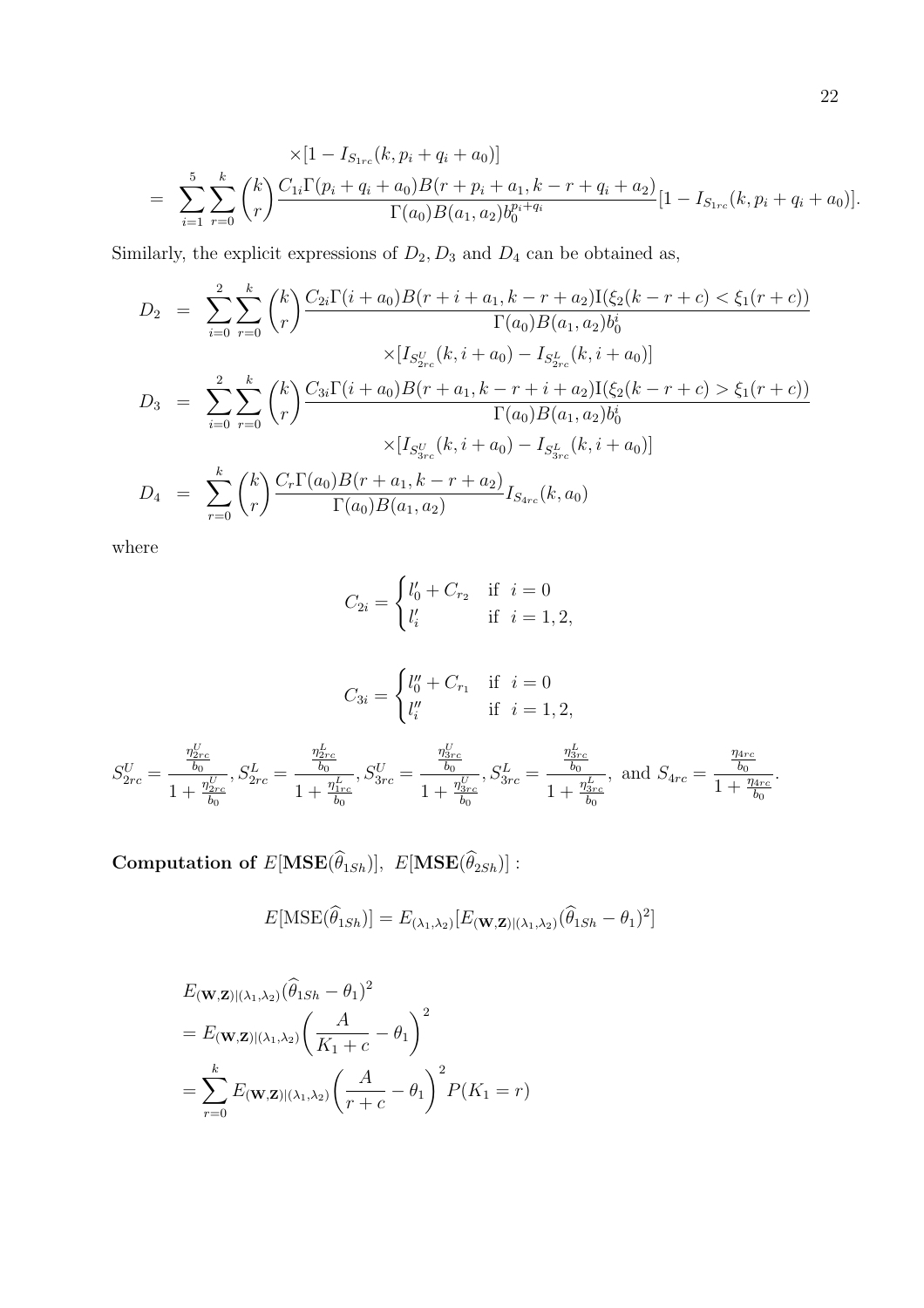$$
= \sum_{r=0}^{k} \frac{1}{4\lambda^{2}(r+c)^{2}} E_{(\mathbf{W},\mathbf{Z})|(\lambda_{1},\lambda_{2})} (2\lambda A - 2\lambda (r+c)\theta_{1})^{2} P(K_{1} = r)
$$
  
\n
$$
= \sum_{r=0}^{k} \frac{1}{4\lambda^{2}(r+c)^{2}} \Big[ E_{(\mathbf{W},\mathbf{Z})|(\lambda_{1},\lambda_{2})} (2\lambda A - 2k)^{2} + (2k - 2\lambda (r+c)\theta_{1})^{2} \Big] P(K_{1} = r)
$$
  
\n
$$
= \sum_{r=0}^{k} \frac{1}{4\lambda^{2}(r+c)^{2}} \Big[ 4k + (2k - 2\lambda (r+c)\theta_{1})^{2} \Big] P(K_{1} = r) \quad [\text{as } 2\lambda A \sim \chi^{2}_{2k}]
$$
  
\n
$$
= \sum_{r=0}^{k} {k \choose r} \Big( \frac{\lambda_{1}}{\lambda} \Big)^{r} \Big( 1 - \frac{\lambda_{1}}{\lambda} \Big)^{k-r} \Big[ \frac{k(k+1)}{\lambda^{2}(r+c)^{2}} - \frac{2k}{\lambda \lambda_{1}(r+c)} + \frac{1}{\lambda_{1}^{2}} \Big]
$$

$$
E[\text{MSE}(\hat{\theta}_{1Sh})]
$$
  
=  $\sum_{r=0}^{k} {k \choose r} \left[ \frac{k(k+1)B(a_1+r, a_2+k-r)\Gamma(a_0-2)}{\Gamma(a_0)B(a_1, a_2)b_0^{-2}} - \frac{2k}{(r+c)} \frac{B(a_1+r-1, a_2+k-r)\Gamma(a_0-2)}{\Gamma(a_0)B(a_1, a_2)b_0^{-2}} + \frac{B(a_1+r-2, a_2+k-r)\Gamma(a_0-2)}{\Gamma(a_0)B(a_1, a_2)b_0^{-2}} \right]$ 

Similarly,

$$
E[\text{MSE}(\widehat{\theta}_{2Sh})]
$$
  
=  $\sum_{r=0}^{k} {k \choose r} \left[ \frac{k(k+1)}{(r+c)^2} \frac{B(a_1 + k - r, a_2 + r) \Gamma(a_0 - 2)}{\Gamma(a_0) B(a_1, a_2) b_0^{-2}} - \frac{2k}{(r+c)} \frac{B(a_1 + k - r, a_2 + r - 1) \Gamma(a_0 - 2)}{\Gamma(a_0) B(a_1, a_2) b_0^{-2}} + \frac{B(a_1 + k - r, a_2 + r - 2) \Gamma(a_0 - 2)}{\Gamma(a_0) B(a_1, a_2) b_0^{-2}} \right]$ 

Note that  $E[\text{MSE}(\widehat{\theta}_{1Sh})]$  and  $E[\text{MSE}(\widehat{\theta}_{2Sh})]$  exist only if  $a_0 > 2$ . Therefore the exact expression of Bayes Risk is:

$$
R_B^{\delta}(n, k, R_1, \dots, R_{k-1}, \xi_1, \xi_2, c) = nC_s - (n - E[K_1])r_{s_1} - (n - E[K_2])r_{s_2} + E[W_k]C_{\tau}
$$
  
+
$$
E[\text{MSE}(\widehat{\theta}_{1Sh})]C_{e_1} + E[\text{MSE}(\widehat{\theta}_{2Sh})]C_{e_2} + D_1 + D_2 + D_3 + D_4,
$$
  

$$
E[K_1] = k \frac{B(a_1 + 1, a_2)}{B(a_1, a_2)},
$$
  

$$
E[K_2] = k \frac{B(a_1, a_2 + 1)}{B(a_1, a_2)},
$$
  

$$
E[W_k] = b_0 \frac{\Gamma(a_0 - 1)}{\Gamma(a_0)} \times \sum_{s=1}^k \frac{1}{(n - \sum_{j=1}^{s-1} (R_j + 1))},
$$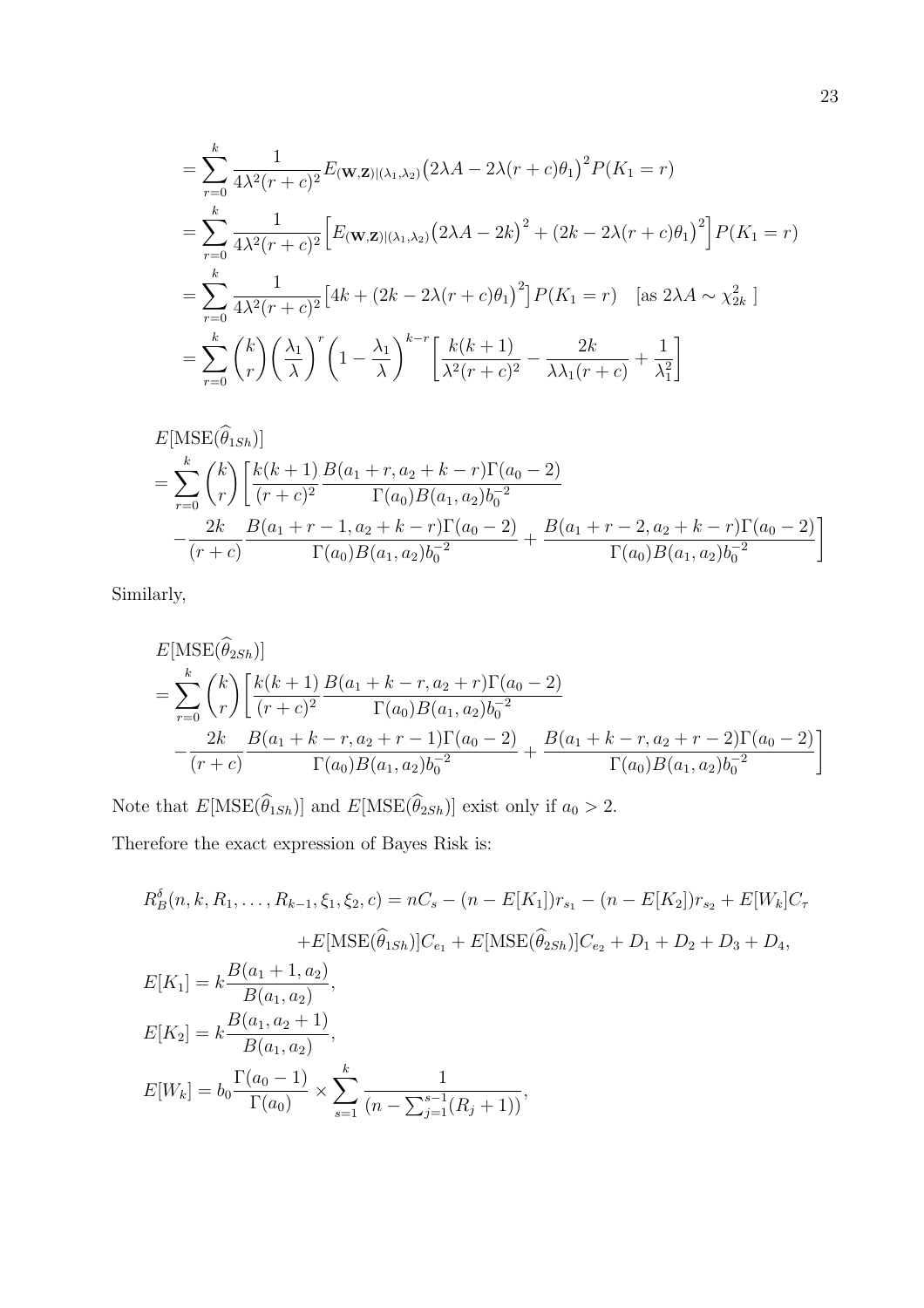$$
E[\text{MSE}(\hat{\theta}_{1Sh})]
$$
\n
$$
= \sum_{r=0}^{k} {k \choose r} \left[ \frac{k(k+1)}{(r+c)^2} \frac{B(a_1+r, a_2+k-r) \Gamma(a_0-2)}{\Gamma(a_0)B(a_1, a_2)b_0^{-2}} - \frac{2k}{(r+c)} \frac{B(a_1+r-1, a_2+k-r) \Gamma(a_0-2)}{\Gamma(a_0)B(a_1, a_2)b_0^{-2}} + \frac{B(a_1+r-2, a_2+k-r) \Gamma(a_0-2)}{\Gamma(a_0)B(a_1, a_2)b_0^{-2}} \right],
$$
\n
$$
E[\text{MSE}(\hat{\theta}_{2Sh})]
$$
\n
$$
= \sum_{r=0}^{k} {k \choose r} \left[ \frac{k(k+1)}{(k-r+c)^2} \frac{B(a_1+k-r, a_2+r) \Gamma(a_0-2)}{\Gamma(a_0)B(a_1, a_2)b_0^{-2}} + \frac{B(a_1+k-r, a_2+r-2) \Gamma(a_0-2)}{\Gamma(a_0)B(a_1, a_2)b_0^{-2}} - \frac{2k}{(k-r+c)} \frac{B(a_1+k-r, a_2+r-1) \Gamma(a_0-2)}{\Gamma(a_0)B(a_1, a_2)b_0^{-2}} + \frac{B(a_1+k-r, a_2+r-2) \Gamma(a_0-2)}{\Gamma(a_0)B(a_1, a_2)b_0^{-2}} \right],
$$
\n
$$
D_1 = \sum_{i=1}^{5} \sum_{r=0}^{k} {k \choose r} \frac{C_{1i} \Gamma(p_i+q_i+a_0)B(r+p_i+a_1, k-r+q_i+a_2)}{\Gamma(a_0)B(a_1, a_2)b_0^{k+lq_i}} [1 - I_{S_{1rc}}(k, p_i + q_i + a_0)],
$$
\n
$$
D_2 = \sum_{i=0}^{2} \sum_{r=0}^{k} {k \choose r} \frac{C_{2i} \Gamma(i+a_0)B(r+i+a_1, k-r+ia_2) \Gamma(\xi_2(k-r+c) - \xi_1(r+c))}{\Gamma(a_0)B(a_1, a_2)b_0^{k}} + \frac{k[I_{S_{2rc}}(k, i+a_0) - I_{S_{2rc}}(k, i+a_0)],
$$
\n
$$
D_3 = \sum_{i=0}^{2}
$$

where

$$
(C_{1i}, p_i, q_i) = \begin{cases} (l'_0 + l''_0, 0, 0) & \text{if } i = 1\\ (l'_1, 1, 0) & \text{if } i = 2\\ (l''_1, 0, 1) & \text{if } i = 3\\ (l'_2, 2, 0) & \text{if } i = 4\\ (l''_2, 0, 2) & \text{if } i = 5, \end{cases}
$$

$$
C_{2i} = \begin{cases} l'_0 + C_{r_2} & \text{if } i = 0\\ l'_i & \text{if } i = 1, 2, \end{cases}
$$

$$
C_{3i} = \begin{cases} l''_0 + C_{r_1} & \text{if } i = 0\\ l''_i & \text{if } i = 1, 2, \end{cases}
$$

$$
S_{1rc} = \frac{\frac{\eta_{1rc}}{b_0}}{1 + \frac{\eta_{1rc}}{b_0}}, S_{2rc}^L = \frac{\frac{\eta_{2rc}^L}{b_0}}{1 + \frac{\eta_{1rc}^L}{b_0}}, S_{3rc}^U = \frac{\frac{\eta_{3rc}^L}{b_0}}{1 + \frac{\eta_{3rc}^U}{b_0}}, S_{3rc}^L = \frac{\frac{\eta_{3rc}^L}{b_0}}{1 + \frac{\eta_{3rc}^L}{b_0}}, S_{4rc}^L = \frac{\eta_{3rc}^L}{b_0}
$$

 $b_0$  $\overline{1+\frac{\eta_{4rc}}{b_0}}$ ,  $\eta_{1rc} = \max(\xi_1(r+c), \xi_2(k-r+c)), \eta_{2rc}^U = \xi_1(r+c), \eta_{2rc}^L = \xi_2(k-r+c), \eta_{3rc}^U = \eta_{3rc}^U$  $\xi_2(k-r+c), \eta_{3rc}^L = \xi_1(r+c), \text{ and } \eta_{4rc} = \min(\xi_1(r+c), \xi_2(k-r+c)).$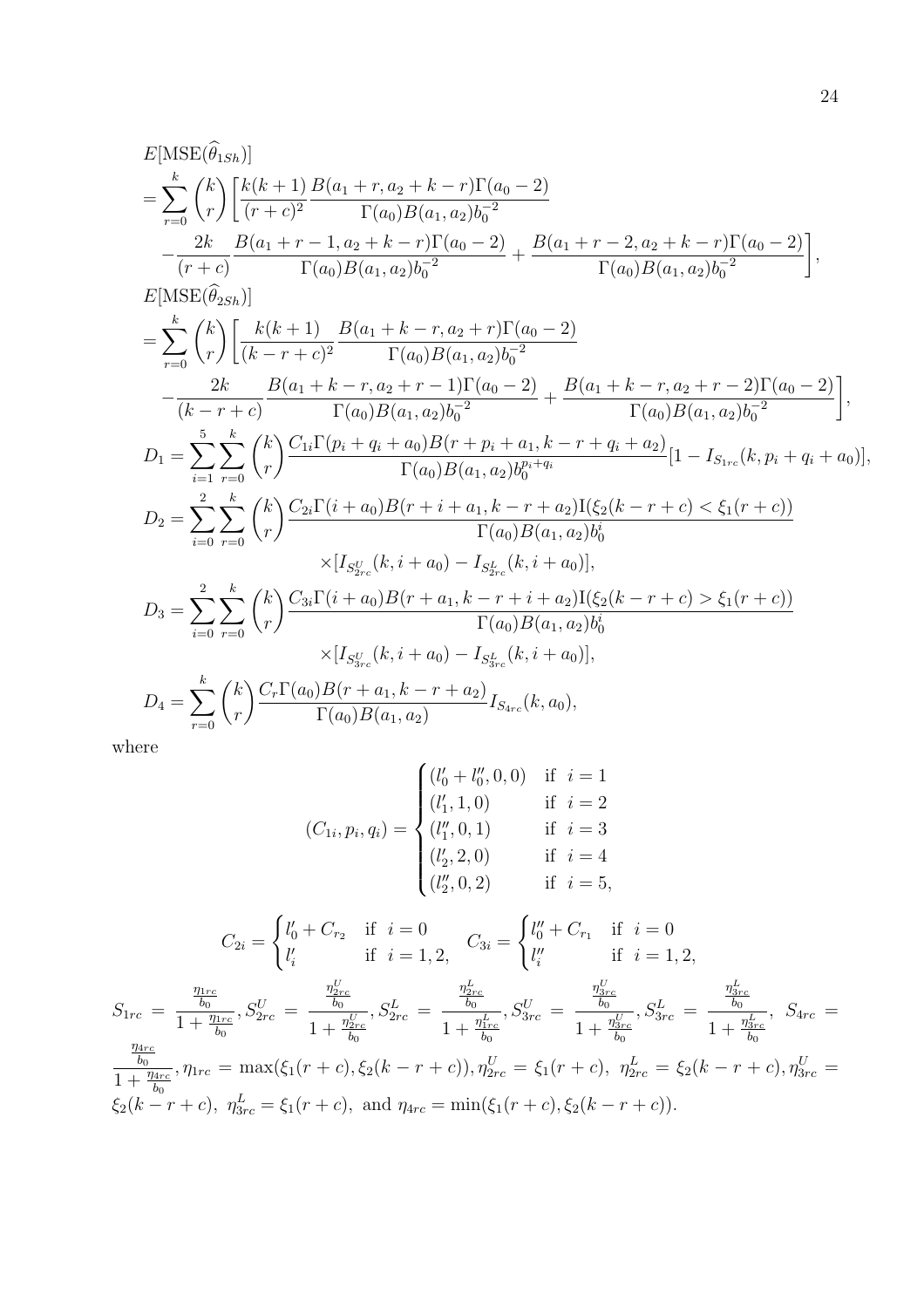#### PROOF OF THEOREM 3.1

Let  $(n_0, k_0, \xi_{10}, \xi_{20}, c_0)$  be the optimal DSP, as discussed in (7), (8), then minimum Bayes risk is given by  $R_B^{\delta}(n_0, k_0, \xi_{10}, \xi_{20}, c_0)$ .

As  $E[K_1] \geq 0$ ,  $E[K_2] \geq 0$ ,  $E[W_k] \geq 0$ ,  $E[\text{MSE}(\widehat{\theta}_{1Sh})] \geq 0$ ,  $E[\text{MSE}(\widehat{\theta}_{2Sh})] \geq 0$ , decision risk  $D_1 + D_2 + D_3 + D_4 \geq 0$ , and  $C_s > r_{s_1} + r_{s_2}$ , therefore it is clear that

$$
R_B^{\delta}(n_0, k_0, \xi_{10}, \xi_{20}, c_0) \ge n_0(C_s - r_{s_1} - r_{s_2}).
$$
\n(12)

Let  $(0, 0, \infty, \infty, 0)$  denote the sampling plan, when we reject the batch without sampling with Bayes risk  $R_B^{\delta}(0,0,\infty,\infty,0) = C_r$  and  $(0,0,0,0,0)$  denote the sampling plan when we accept the batch without sampling with Bayes risk  $R_B^{\delta}(0,0,0,0,0) = E_{\lambda_1,\lambda_2}[g_1(\lambda_1) + g_2(\lambda_2)].$ Then the Bayes risk of optimal DSP:

$$
R_B^{\delta}(n_0, k_0, \xi_{10}, \xi_{20}, c_0) \le \min\left\{E_{\lambda_1, \lambda_2}[g_1(\lambda_1) + g_2(\lambda_2)], C_r\right\}.
$$
 (13)

Now from (12) and (13), it follows that

$$
n_0(C_s - r_{s_1} - r_{s_2}) \le \min\left\{E_{\lambda_1, \lambda_2}[g_1(\lambda_1) + g_2(\lambda_2)], C_r\right\},\,
$$

which implies that

$$
n_0 \le \min\left\{\frac{E_{\lambda_1,\lambda_2}[g_1(\lambda_1)+g_2(\lambda_2)]}{C_s - r_{s_1} - r_{s_2}}, \frac{C_r}{C_s - r_{s_1} - r_{s_2}}\right\},\,
$$

and  $0 \leq k_0 \leq n_0$ .

## References

[1] Chen, J., Chou, W., Wu, H., and Zhou, H., "Designing acceptance sampling schemes for life testing with mixed censoring", *Naval Research Logistics, vol. 51, 597–612, 2004*.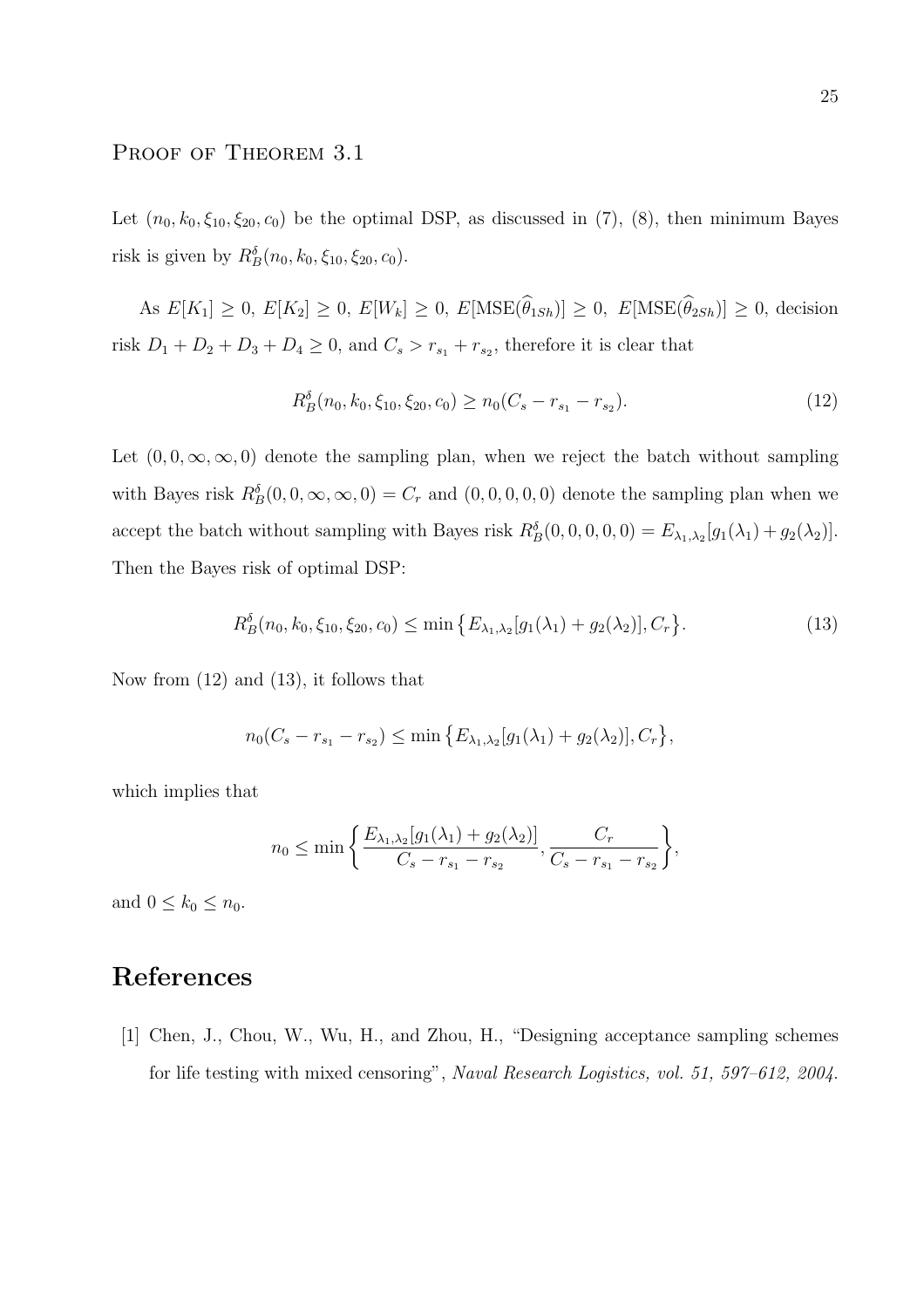- [2] Chen, L. S., Yang M. C., and Liang, T., "Curtailed Bayesian sampling plans for exponential distributions based on Type-II censored samples", *Journal of Statistical Computation and Simulation, vol. 87, 1160–1178, 2017.*
- [3] Huang, W. T. and Lin, Y. P., "Bayesian sampling plans for exponential distribution based on uniform random censored data", *Computational Statistics and Data Analysis, vol. 44, 669–691, 2004*.
- [4] Kundu, D., Pradhan, B., "Bayesian analysis of progressively censored competing risks data", *Sankhya B, vol. 73(2), 276–296, 2011*.
- [5] Lam, Y., " Bayesian approach to single variable sampling plans", *Biometrika, vol. 75, 387–391, 1988*.
- [6] Lam, Y., " An optimal single variable sampling plan with censoring", *The Statistician, vol. 39, 53–66, 1990*.
- [7] Lam, Y., "Bayesian variable sampling plans for the exponential distribution with Type-I censoring", *The Annals of Statistics, vol. 22, 696–711, 1994*.
- [8] Liang, T., Yang, M. C., and Chen, L. S., "Optimal Bayesian variable sampling plans for exponential distributions based on modified Type-II hybrid censored samples", *Communications in Statistics-Simulation and Computation, vol. 46, 4722–4744 , 2017*.
- [9] Lin, C. T., Huang, Y., and Balakrishnan, N., "Exact Bayesian variable sampling plans for the exponential distribution based on Type-I and Type-II hybrid censored samples", *Communications in Statistics Simulation and Computation, vol. 37, 1101–1116, 2008.*
- [10] Lin, C. T., Huang, Y., and Balakrishnan, N., "Corrections on Exact Bayesian variable sampling plans for the exponential distribution based on type-I and type-II hybrid